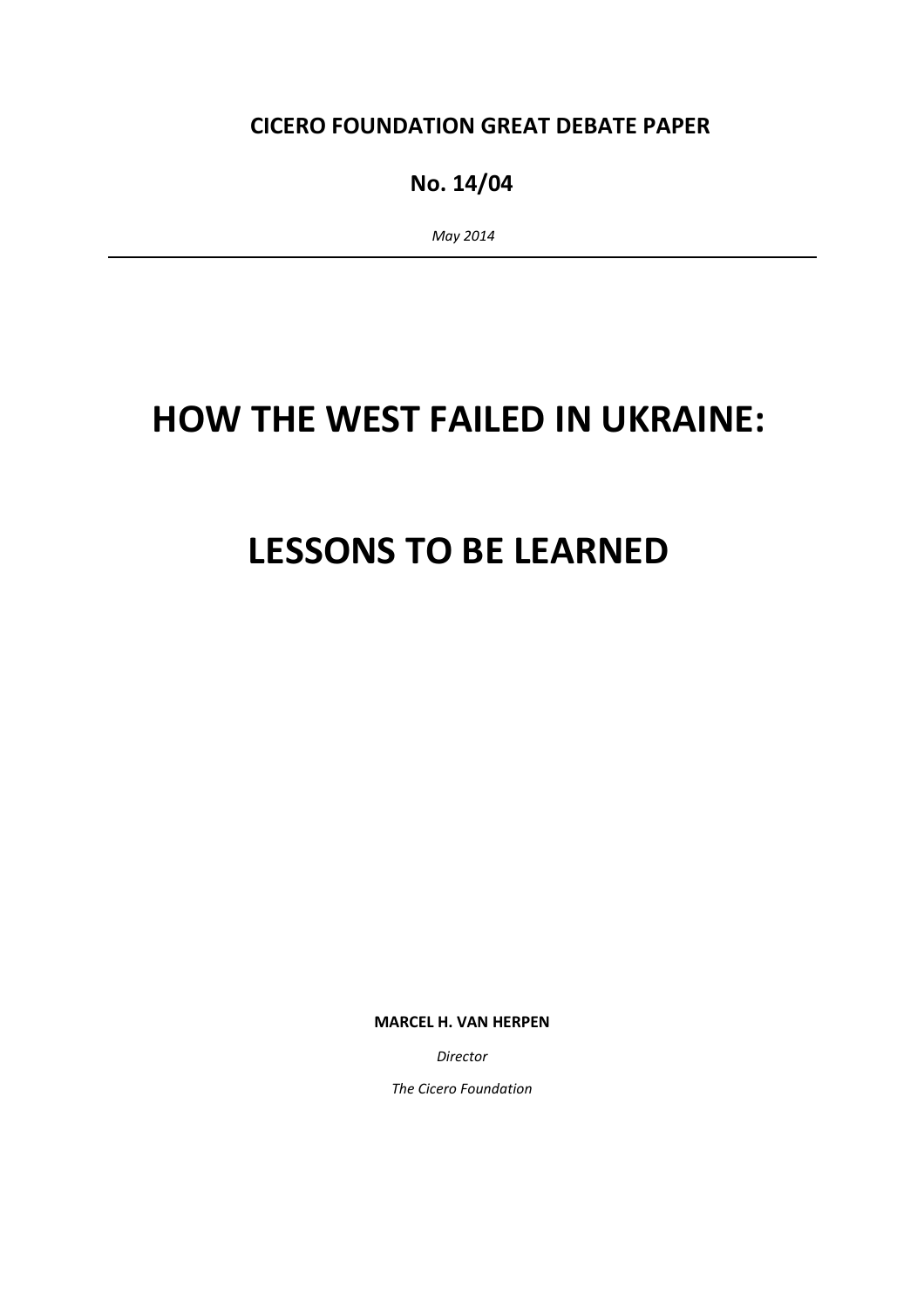Cicero Foundation Great Debate Paper No. 14/04

ISBN/EAN: 978-90-75759-13-6

© Marcel H. Van Herpen, 2014

All rights reserved

The Cicero Foundation is an independent pro-Atlantic and pro-EU think tank.

www.cicerofoundation.org

The views expressed in Cicero Foundation Great Debate Papers do not necessarily express the opinion of the Cicero Foundation, but they are considered interesting and thought-provoking enough to be published. Permission to make digital or hard copies of any information contained in these web publications is granted for personal use, without fee and without formal request. Full citation and copyright notice must appear on the first page. Copies may not be made or distributed for profit or commercial advantage.

## The Cicero Foundation

| <b>FRANCE</b>                   | THE NETHERLANDS            |
|---------------------------------|----------------------------|
| 13, rue Washington              | Hondertmarck D45           |
| 75008 PARIS                     | 6211 MB MAASTRICHT         |
| Tel. +33 1 45 62 05 90          | Tel. +31 43 32 60 602      |
| Fax +33 1 45 62 05 30           | Fax +31 43 32 60 828       |
| Email info@cicerofoundation.org | cicerofoundation@gmail.com |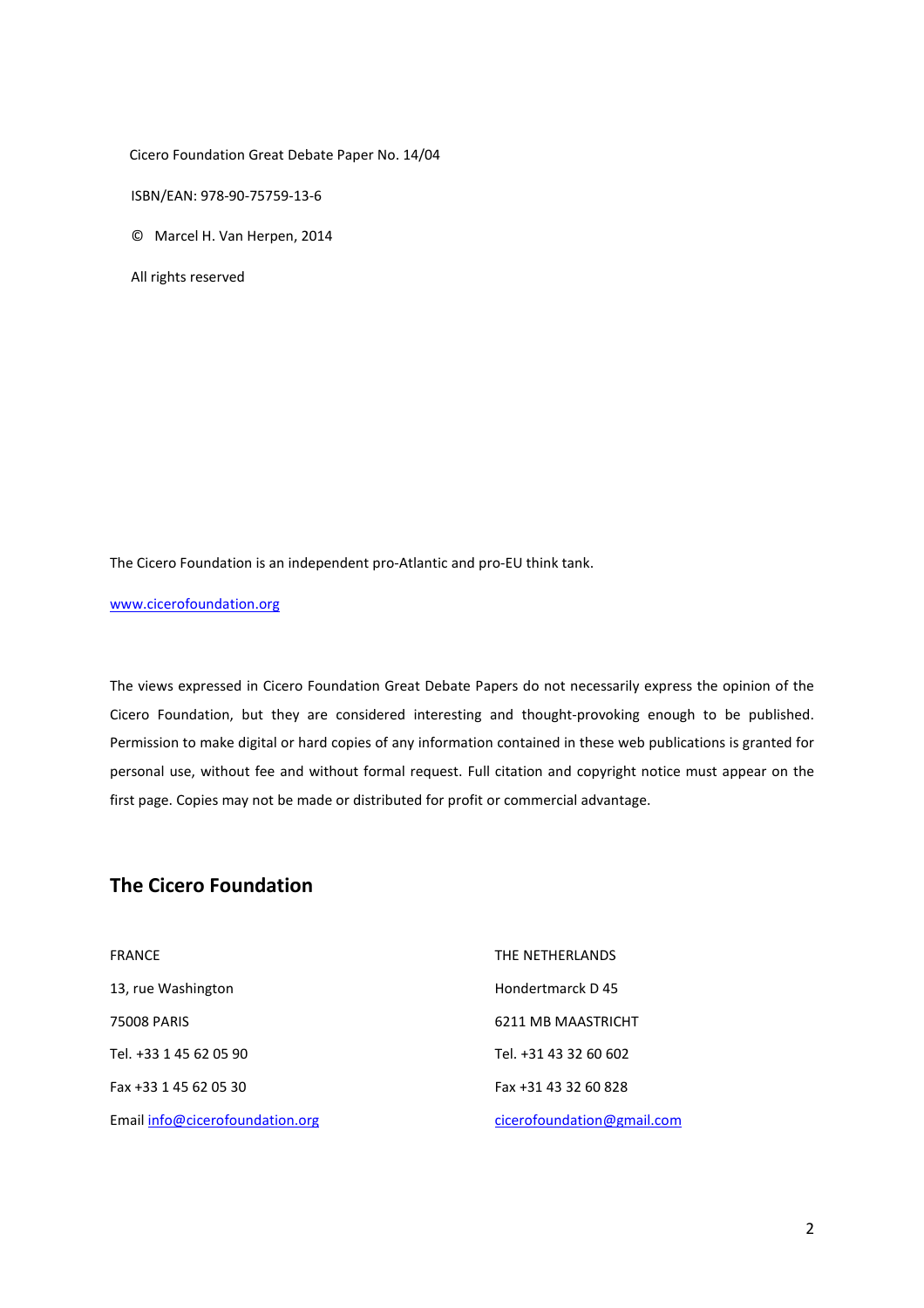## How the West Failed in Ukraine:

### Lessons To Be Learned

Marcel H. Van Herpen

#### Abstract

In this paper the author analyzes the causes of the West's lack of preparedness for the Russian neo-imperialist revisionism in Ukraine, culminating, so far, in the annexation of the Crimea. He mentions three: 1. the political and military weakness of post-modern Europe, 2. the naiveté and often even pro-Kremlin attitudes of many European leaders, and 3. mistakes by the Obama administration which completely misread the Kremlin's intentions.

On February 27, 2014, uniformed militias without insignias occupied the government building in the Crimean capital Simferopol. It was the beginning of a *blitz* occupation, which ended - after a phoney referendum – with the annexation of the Crimea by the Russian Federation. Most Western observers were surprised by the swiftness of the operation. Neither NATO, nor the White House in Washington was prepared for this brutal aggression. Thereafter, further attempts at dismemberment of Ukraine were made. Violating international law, trampling over the sovereignty of an independent country, the Kremlin started an unprecedented operation of re-imperialization for which only Russian autocrats seem to know the recipe.

Why did it happen and why could it happen? And why did most Western leaders naively believe it would not happen, notwithstanding the many indications to the contrary? Russia's re-imperialization is the subject of this book. I will show that a strategy of re-imperialization was present right from the start of Putin's first Presidency and that this strategy was the deciding factor in Putin's efforts to remain at the helm of the state for at least 18 years (and maybe even 24 years). The West – the United States, as well as the European Union – has made significant strategic and tactical mistakes which will have grave and enduring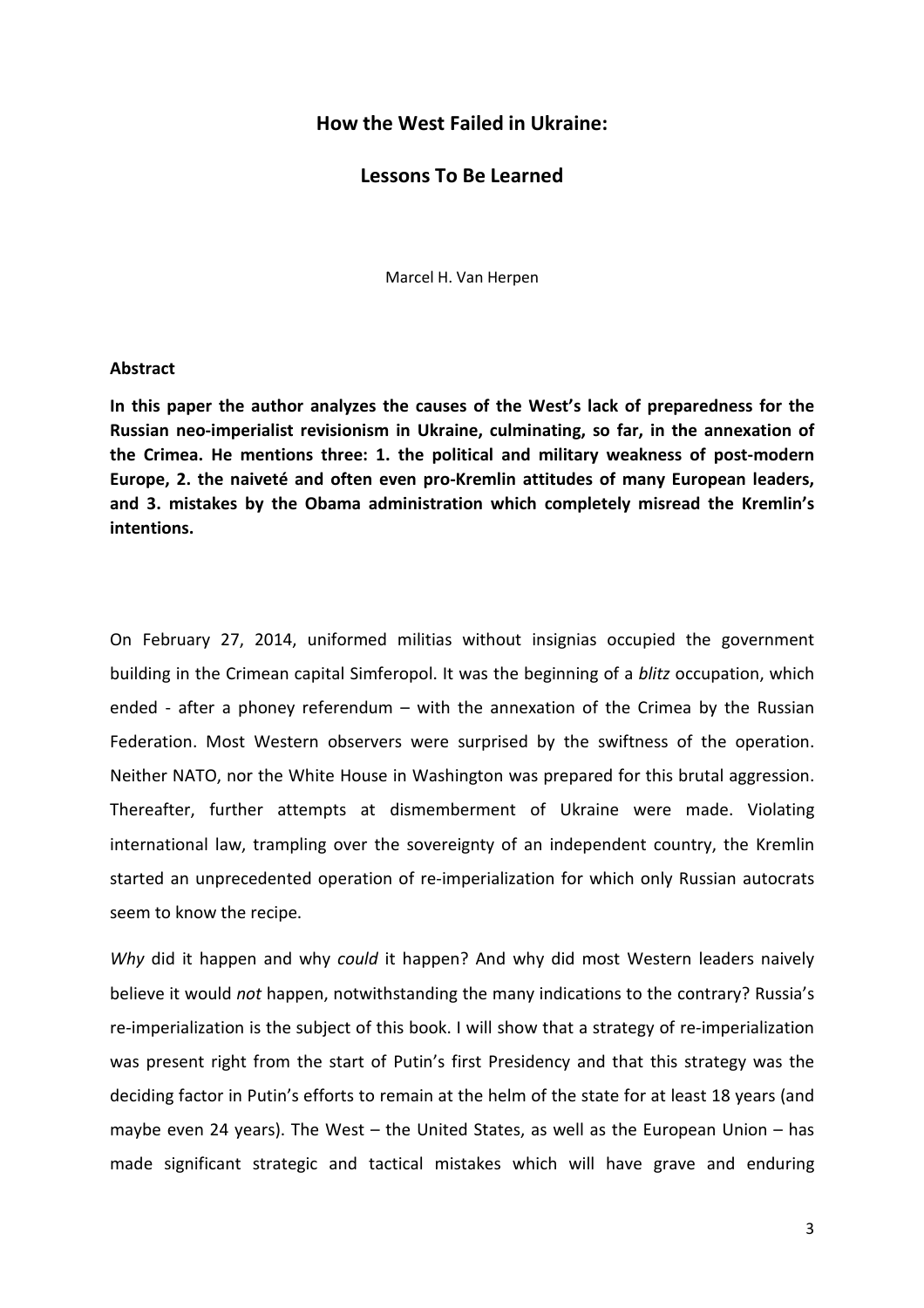consequences for the future of Europe. At least three important lessons can be learned from the geopolitical and human drama in Ukraine that is unrolling before our eyes. These lessons, which I will present under three headings, are the following:

- 1. The false premise of post-modern European politics
- 2. Political mistakes by leading European politicians
- 3. U.S. President Obama's wishful geopolitical thinking, leading to a wrong assessment of the Kremlin's intentions and an ill-conceived foreign policy vis-à-vis Moscow

I will conclude this Preface with an assessment of the consequences of recent events in Ukraine for the geopolitical position of Poland.

#### Post-Modern Europe: The Hubris of a Weak Continent

Europeans often tout the European Union as the world's first, major post-modern project, in which a centuries-long tradition of power politics and wars of conquest has been substituted by peaceful cooperation, transparency, diplomacy, mutual trust, and interdependence. In this zone of peace there is no longer a place for the law of the jungle which often still prevails in international relations. Not only is the European Union presented by its defenders as a zone of peace, it is also presented as a unique zone of values: its member states adhere to the same – high – democratic and moral standards, which include free elections, an independent judiciary, free media, and the protection of human rights. Last but not least, the European Union is presented also as a zone of prosperity, which offers the member states the benefits of a large, integrated market, and transfers generous subsidies to improve their agriculture and infrastructure. It was these three characteristics of the European project: to offer a 'zone of peace', a 'zone of values', and a 'zone of prosperity', which made the EU so attractive in the eyes of the countries of Central and Eastern Europe after the demise of the Soviet Union. In fact it promised the best of all possible worlds: a world in which one could live quietly and in peace with one's neighbors, a world in which the permanent shortages of the communist planned economy had made place for increasing prosperity, a world in which dictatorship and oppression by foreign powers was replaced by democracy, national independence, and the rule of law.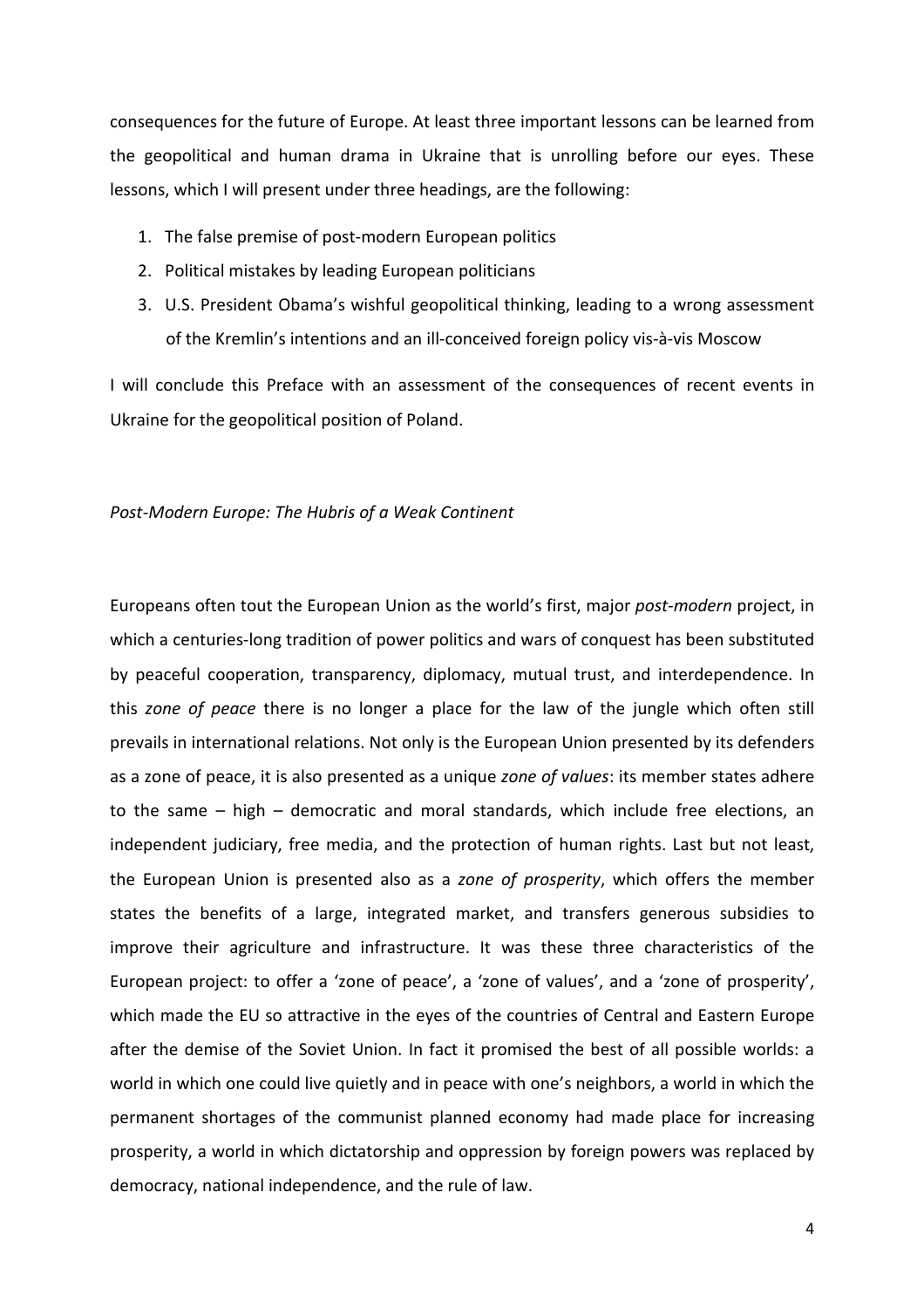For Poland, in particular, the European Union, was a promising prospect. In the 1980s I went to Gdańsk several times to participate in seminars for economists, organized by the Universities of Amsterdam and Gdańsk. The subject of these seminars was a comparison between the Comecon (C.M.E.A.) and the European Community. I remember that at the end of one seminar a Polish participant said to me – with a deep sigh: "Just imagine Poland becoming a member of the European Community…" It seemed in that period – just after the imposition of martial law by General Jaruzelski – a distant, if not a completely impossible dream. In the meantime Poland has joined the EU of which it has been a prominent member now for 10 years. The dream has come true. Poland is doing very well. It has even not suffered from the Great Recession which started in 2008. According to Marcin Piatkowski, a World Bank economist, Poland "has just had probably the best 20 years in more than one thousand years of its history."(1)

However, especially for Poles, it must have become clear in the meantime that the EU – this unique, postmodern zone of peace, prosperity, and shared values – is not without its downside. Robert Cooper, a British diplomat, has already pointed to the fact that "in the prolonged period of peace in Europe, there has been a temptation to neglect our defenses, both physical and psychological. This represents one of the great dangers of the postmodern state."(2) Living in a zone of peace, in which relations between countries are based on rules and mutual respect, can lead to a tendency to forget that international relations outside this zone are often less civilized, and to ignore the fact that just across the EU frontier a Hobbesian state of nature still prevails. "The challenge to the postmodern world," wrote Cooper, "is to get used to the idea of double standards. Among ourselves, we operate on the basis of laws and open cooperative security. But when dealing with more old-fashioned kinds of states outside the postmodern continent of Europe, we need to revert to the rougher methods of an earlier era – force, pre-emptive attack, deception, whatever is necessary to deal with those who still live in the nineteenth century world of every state for itself."(3) Unfortunately, Europeans did not listen to Cooper's warning.

In his book On Paradise and Power Robert Kagan sketched a portrait of the EU which comes close to Cooper's description.

"Europe is turning away from power," wrote Kagan, "or to put it a little differently, it is moving beyond power into a self-contained world of laws and rules and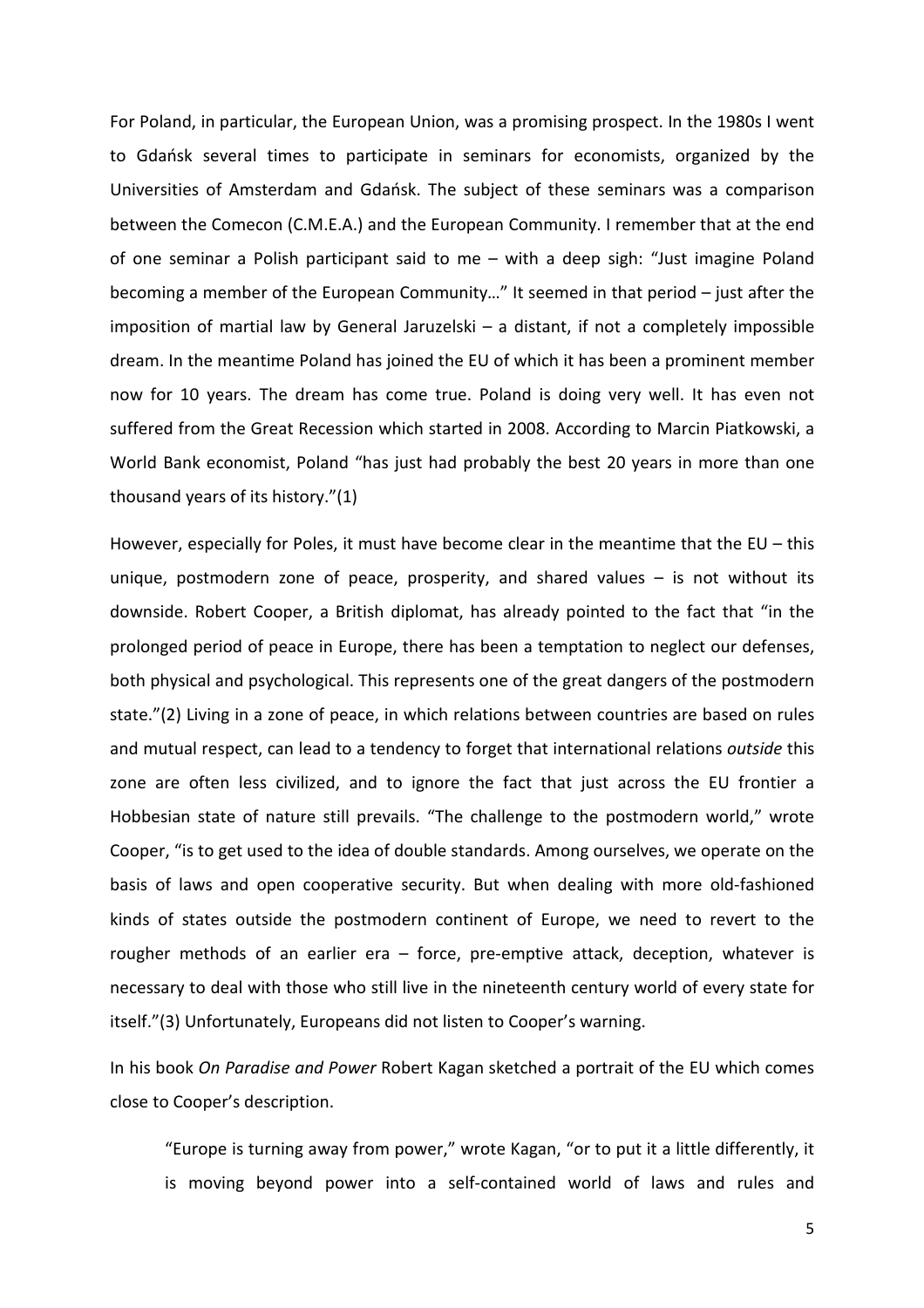transnational negotiation and cooperation. It is entering a post-historical paradise of peace and relative prosperity, the realization of Immanuel Kant's 'perpetual peace'."(4) "Europeans insist they approach problems with greater nuance and sophistication [than the U.S.]. They try to influence others through subtlety and indirection. They are more tolerant of failure, more patient when solutions don't come quickly. They generally favor peaceful responses to problems, preferring negotiation, diplomacy, and persuasion to coercion. They are quicker to appeal to international law, international conventions, and international opinion to adjudicate disputes."(5)

After the end of the Cold War Europeans thought peace on the European continent had been definitively established and was not in need of a sustained effort. On the contrary, even in recent years they have continued to cut their defense budgets, profiting from a never ending 'peace dividend'. According to NATO in 2013 only a few European NATO members fulfilled the criterion of spending 2 percent of GDP on defense. These members were the United Kingdom, Estonia, and Greece, with respectively 2.4, 2.0, and 2.3 percent.(6) France, one of Europe's major 'defense nations', spent just 1.9 percent. The majority spent just more than a little over 1 percent, with Germany, Europe's economic powerhouse, spending only 1.3 percent. (Poland and Turkey, with 1.8 percent, shared the sixth and seventh place). Europe in fact demobilized and disarmed, despite many signs in recent years that Russia, the successor state of the former Soviet Union, was becoming more and more assertive, ultra-nationalist, and revanchist. Moscow's 'suspension' in 2007 of the CFE Treaty, a corner stone of peace and stability in Europe, was a first warning sign. The invasion of Georgia in the summer of 2008, for which this suspension was a preparatory phase, was a second, and more important warning about the Kremlin's objectives. After the war in Georgia Russia accelerated the modernization of its army. Since 2008 its defense spending has grown by more than 10 percent each year, while in the same period several European NATO countries have cut their defense expenditures by more than 20 percent. According to a 2012 study by the U.S. National Defense University these cuts have created "gaps in meeting core NATO tasks," and resulted in "forces that are not ready, not trained, and not sufficiently equipped."(7) After the invasion and dismemberment of Georgia by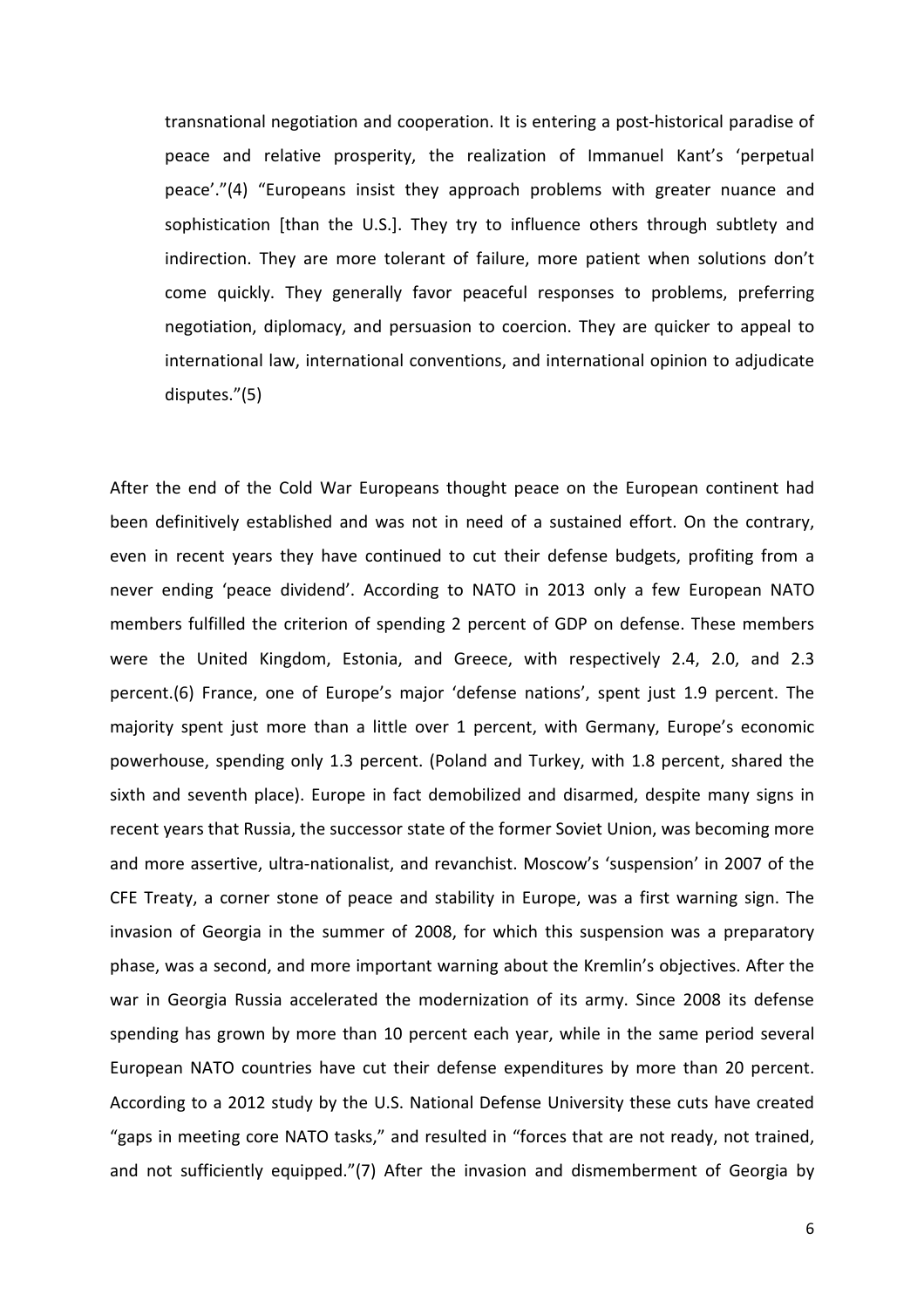Russia, relations with Moscow remained unchanged, based on the principle of business as usual. The occupation and dismemberment of Ukraine could have been prevented if the European Union and its leading nations had acted with more assertiveness and vigilance and with less post-modern complacency and self-satisfaction.(8)

#### Political Mistakes by Leading European Politicians

However, the EU has not only a general problem in correctly assessing Europe's geopolitical situation and preparing for eventualities coming from the external, Hobbesian world. It also has a problem at the level of *individual* European leaders. I am not in the habit of quoting myself, but in this case I want to make an exception for a commentary that I wrote in the wake of the Russian invasion of Georgia and that was published on the website of the Cicero Foundation on September 15, 2008.

"One month after the Russian occupation of Georgia the situation in the European Union is a reason for deep concern. Right at the start of the war EU President Sarkozy blundered when the ceasefire agreement, which he brokered between Russia and Georgia, could be interpreted in such a way as to give the Russian army a permanent presence in the Georgian heartland. And when Russian troops did not withdraw despite Medvedev's promises the reaction of the EU leaders was so soft as melting butter, so that even Putin could declare that he was 'satisfied' by the European response to his aggression. What was even more disquieting during the last month is the tone of appeasement, the 'understanding' many politicians show for the 'reasons' for the Russian aggression, an understanding which, sometimes, goes so far as to scarcely hide a pro-Russian bias. This pro-Russian bias is strongest in Germany, Italy, France, and the Benelux, the six founding countries of the EU. The German Minister of Foreign Affairs and SPD chancellor candidate Frank-Walter Steinmeier is the most outspoken representative of this group. Steinmeier is well known for his pro-Russian attitude. He started his political career as chef de cabinet of former chancellor Gerhard Schröder, who together with his friend Putin initiated Gazprom's Nord Stream gas pipeline consortium of which Schröder himself later became the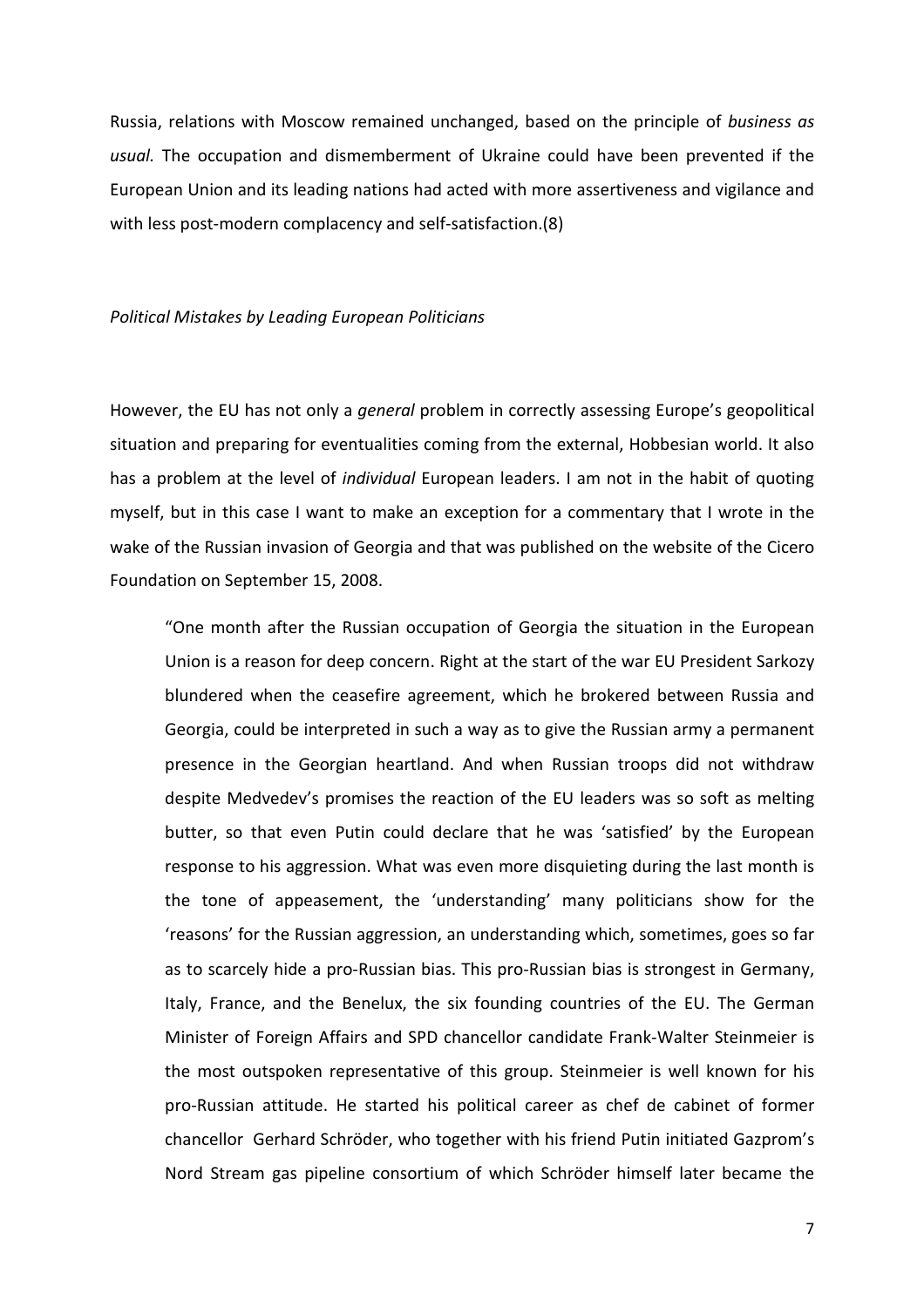president. Steinmeier acted as a mediator in the Abkhazia conflict in July of this year. His mediation was problematic because in the document that he drafted he not only accepted the continuation of Russia's 'peacekeeping' forces in the breakaway province, but he also forgot to mention the territorial integrity of Georgia, which is usual in international documents. He equally used the term 'Abkhazia' instead of 'Abkhazia, Georgia' which is normal for a document under UN aegis. These 'slips of the pen', hinting already at a secession of Abkhazia, were certainly not unpleasant for Russia. It was no surprise that after the Russian invasion of Georgia Steinmeier called for Vernunft, 'reason', which meant: no sanctions. Also the Italian Prime Minister Silvio Berlusconi, a personal friend of Putin, refused to condemn the Russian action. In a television interview on 8 September 2008 on the French television two former Prime Ministers of France, the Gaullist Dominique de Villepin and the Socialist Laurent Fabius, instead of attacking the Russian occupation of a free and democratic nation, declared themselves both hostile to a possible membership of NATO of Ukraine and Georgia. In an article in the Dutch daily NRC Handelsblad of 5 September 2008 former Dutch Prime Minister Ruud Lubbers and former Defense Minister Joris Voorhoeve equally did not say a word about the Russian aggression, but only spoke about 'the humiliation' experienced by the Russians. "In the past decennia the attitude of the West has been much too arrogant", according to the authors. "Therefore Europe should not react to the Georgian crisis (…) with arrogance and dominance, as the US has done in the last few years." ''Europe must give an alternative for a blunt power policy." Which means "to look critically to yourself instead of only accusing the others." What does this mean in practice? The authors suggest putting the missile defense project on hold, and to look how "the sovereign integrity of Georgia can be assured without NATO membership." Russia should recognize Georgia's territorial integrity 'in a special treaty'. The tone and contents of the message are clear: give in to all Russian demands and distance yourself from the United States. Why we should need a special treaty with Russia on Georgia's sovereign integrity is also a big question. As a member of the United Nations, the OSCE and the Council of Europe Georgia's territorial integrity is already firmly established by international law. It does not need any 'reaffirmation' by Russia. One can only be disappointed, if not shamed, by the weak reaction of most European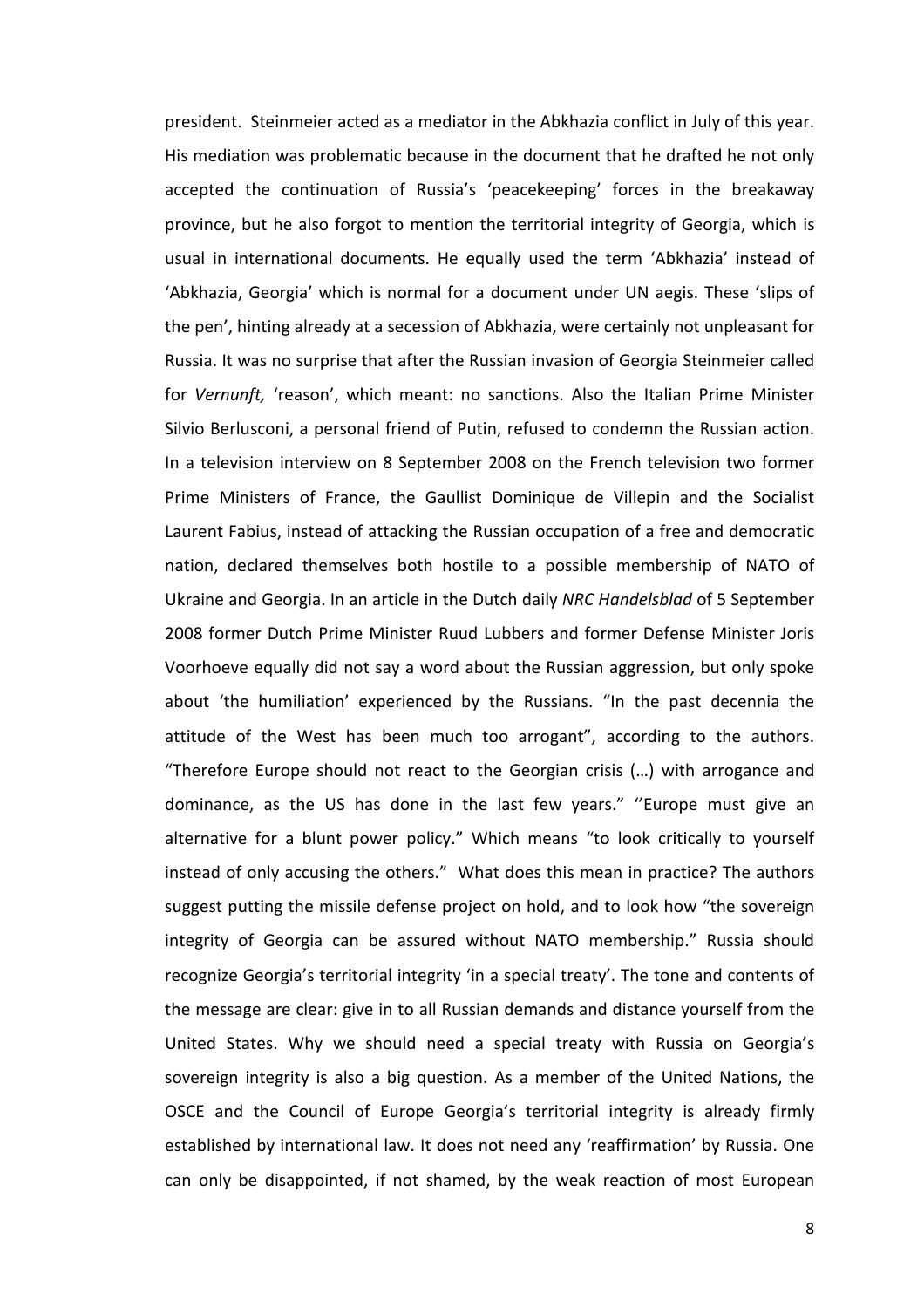governments and politicians, which oscillate between appeasement and open support for Russia. This appeasement did not start in August, but can be traced back to the Bucharest NATO summit of April of this year, when France and Germany blocked the Membership Action Plans for Georgia and Ukraine – which was a signal to Moscow to accelerate its aggressive policies towards both countries. (It was the same conference where Putin said to Bush that Ukraine 'was not a real country'. We know what happened in 1939 with Poland, another country that was not on the map for more than 120 years and that was not considered 'a real country' by its neighbors). The wish 'not to provoke Russia' might equally have inspired the refusal of Germany and the Benelux countries to give Ukraine an EU membership pledge at the EU-Ukraine summit on 8 September. In 'old Europe' of the EU-15 only a few politicians stand out from the crowd, such as the Swedish Foreign Minister, Carl Bildt, and his British colleague, David Miliband, who both have taken courageous and principled positions, not wanting to compromise on what they – rightly – consider as non-negotiable values."(9)

I wrote these words one month after the Russian aggression, and, surprisingly, they remained not only relevant immediately after the Russian invasion, but are still relevant today. Of course, similar narratives on Russia's supposed 'humiliation' by the Western countries, exist in the United States also.(10) It seems legitimate, however, to counter this talk about Russia's 'humiliation' with a remark by the French political scientist Pierre Hassner: "What about speaking now about the countries that Russia has humiliated."(11)

Contrary to what one might have expected, cooperation in the military field between Russia and leading European countries did not diminish after the war in Georgia, it increased. The Russian-French cooperation, in particular, flourished. It culminated in the sale to Russia of the French high-tech Mistral helicopter carrier, which is the pride of the French navy. The ship can carry 16 heavy or 35 light helicopters, 4 landing craft, 900 soldiers, and up to 70 military vehicles, including 40 tanks. The Russian Navy Commander Admiral Vladimir Vysotskiy commented: "In the conflict in August last year [with Georgia] a ship like that would have allowed the Black Sea Fleet to accomplish its mission in 40 minutes, not 26 hours, which is how long it took us." Russia bought 2 ships in France and was to build another 2 ships in Russia. The €1 billion deal was the largest procurement sale by a NATO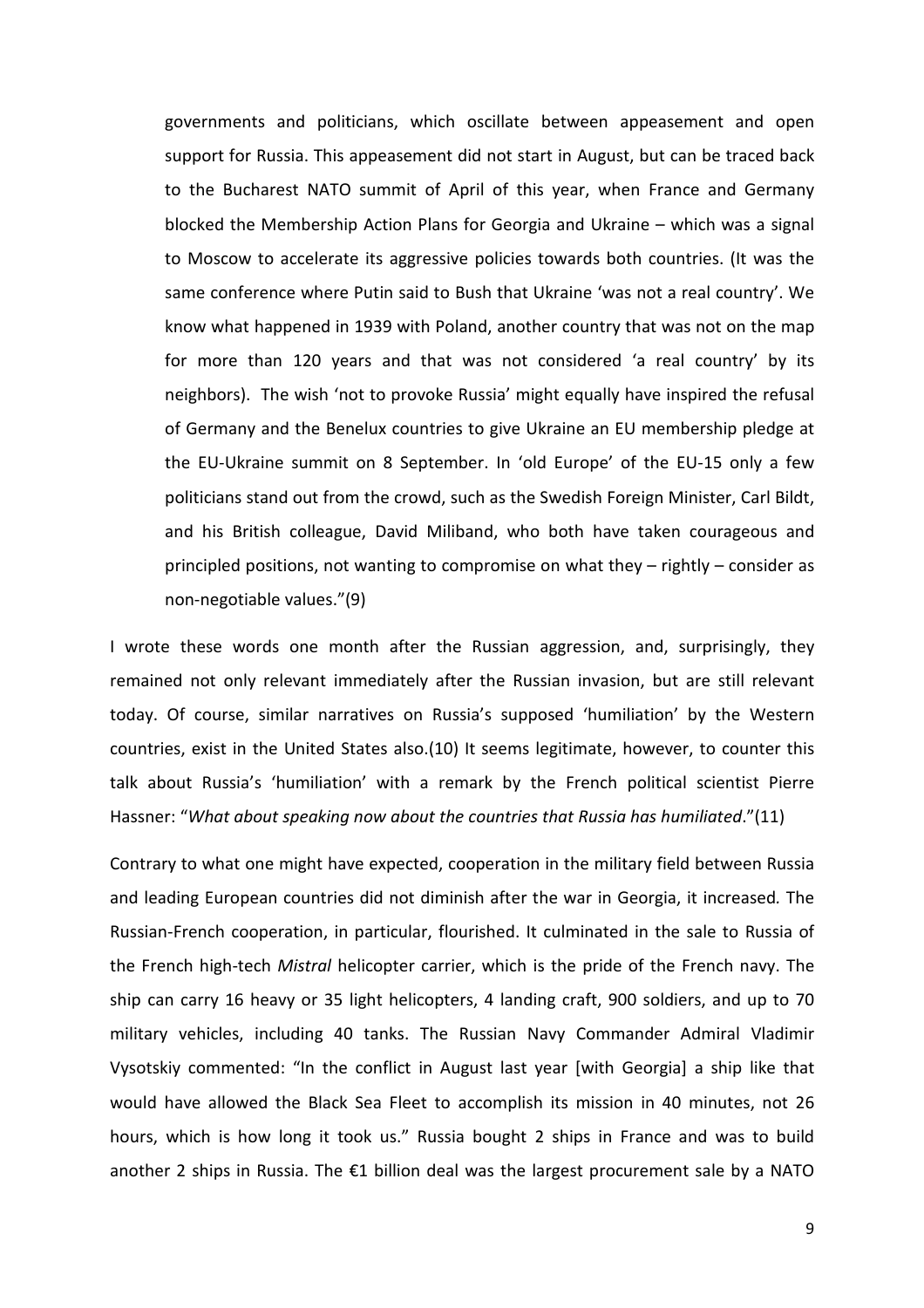country to Russia ever. On December 18, 2009, six U.S. senators, including former presidential candidate John McCain, wrote a letter to the French ambassador in Washington, in which they expressed their concern, drawing attention to the fact that Russia had suspended its participation in the CFE Treaty, did not honor its 1999 commitments to withdraw from Georgian and Moldovan territory, and was not in compliance with the Russian-Georgian cease-fire agreement negotiated by the French government. "We fear," they wrote, that "this sale sends Russia the message that France acquiesces to its increasingly bellicose and lawless behavior."

Another concern was the transfer of technology. The French government refused to make the details of the technology transfer public. However, no one doubted that the Kremlin had obtained what it wanted. Even the pro-government paper Le Figaro wrote: "Today France would be prepared to sell almost all technology with which the Mistral, one of the flagships of the national navy, is equipped."(12) The paper added: "According to information obtained by Le Figaro, Paris appears thus to have agreed to handing over the command and communication systems, including their codes. One of the very sophisticated communication systems of the Mistral, Sinik 9, is directly derived from Sinik 8 with which the Charles de Gaulle [the French aircraft carrier] is equipped. Even the director of the shipyards of Saint-Nazaire has acknowledged that there existed "a risk" in connection with the transfer of technology."(13)

However, not only France was eager to sell its armaments and its technological know-how to Russia. On February 9, 2011, Klaus Eberhardt, chairman of Rheinmetall, a German defense firm which produces the Leopard tank, - signed a contract with the Kremlin to build a newgeneration combat-training center in Russia. The combat training center, to be located at Mulino near Nizhnyy Novgorod, would be the first high-tech facility of this kind in Russia with the latest state-of-the-art equipment to simulate realistic battlefield conditions. The project, estimated at 280 million euro, and to be completed in 2014, would be able to train 30,000 troops a year. It would enable the Russian army not only to improve and shorten the training process, but also to evaluate more effectively the competences of individual soldiers, thereby substantially cutting expenses. The center would give Russian forces access to the most modern German training methods. Polish commentators expressed their concern. "[T]he nature of this co-operation is not strictly commercial," wrote Andrzej Wilk, a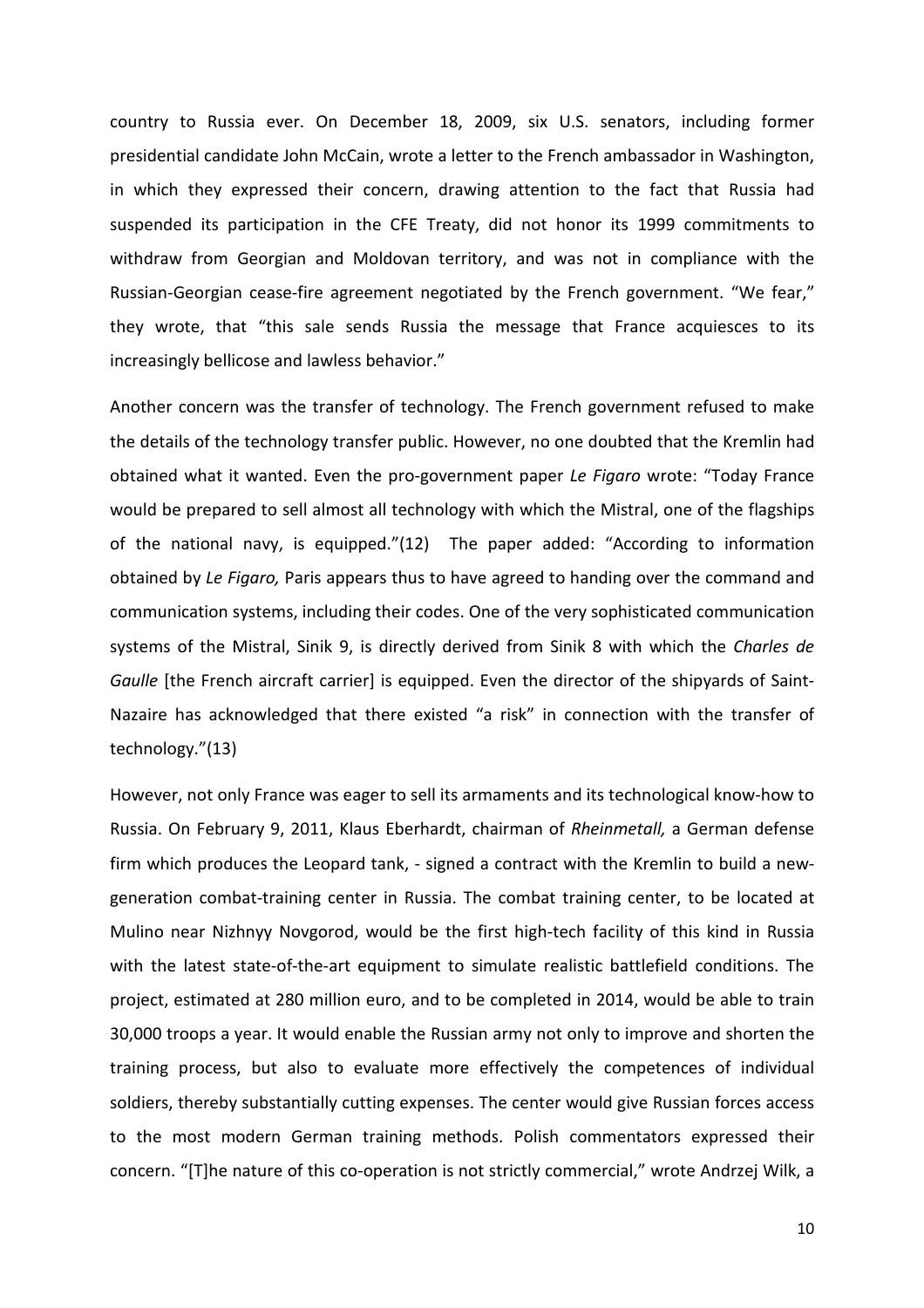security analyst, "as progress in the implementation of the project to construct the centre is made, co-operation is being intensified between the Russian armed forces and the German army (they signed a memorandum of co-operation in the training of officers and noncommissioned officers in February this year [2011])."(14) Wilk added that "the German-Russian co-operation on the building of the combat training centre has never been an issue discussed in the press. In Germany this is a taboo subject (…)."(15) Why this is a taboo subject is not difficult to guess. One of the main reasons might be to silence criticism of Germany's eastern neighbors, who are not amused by this newly emerging German-Russian military cooperation, which evokes memories of a not so distant past, for instance when, after the Treaty of Rapallo (1922) a similar military cooperation developed between the two countries. According to Jakub Grygiel,

"However one looks at this, the German-built center inevitably will enhance the fighting capabilities of the Russian army, increasing the risks to neighboring countries such as Georgia and Ukraine, as well as to the most exposed eastern NATO members, notably Poland and the Baltic states. But such assessments of the security impact of a transfer of German know-how to Moscow didn't seem to play a role in Germany's decision-making process, which seemed to focus instead on the economic benefits and the potential for future deals."(16)

It did not take long for these potential future deals to materialize. By the end of 2012 Rheinmetall armored vehicles were also being tested in Russia. Critics of the flourishing arms trade between leading EU member states and Putin's Russia were usually told 'that the Cold War is over' and that Russia had become a 'normal' state with which one could have normal trade relations. Recent developments, however, have showed that Russia is anything but a 'normal' state and is rather a direct threat to the new member states of the European Union. Lenin is supposed to have said "that the capitalists will sell us the rope with which we will hang them." Europeans seem to have forgotten this old slogan. However, Putin, apparently, has not.(17)

Europe bears a great responsibility for the events in Georgia and Ukraine. It blocked the Membership Action Plans for these countries at the Bucharest NATO summit in April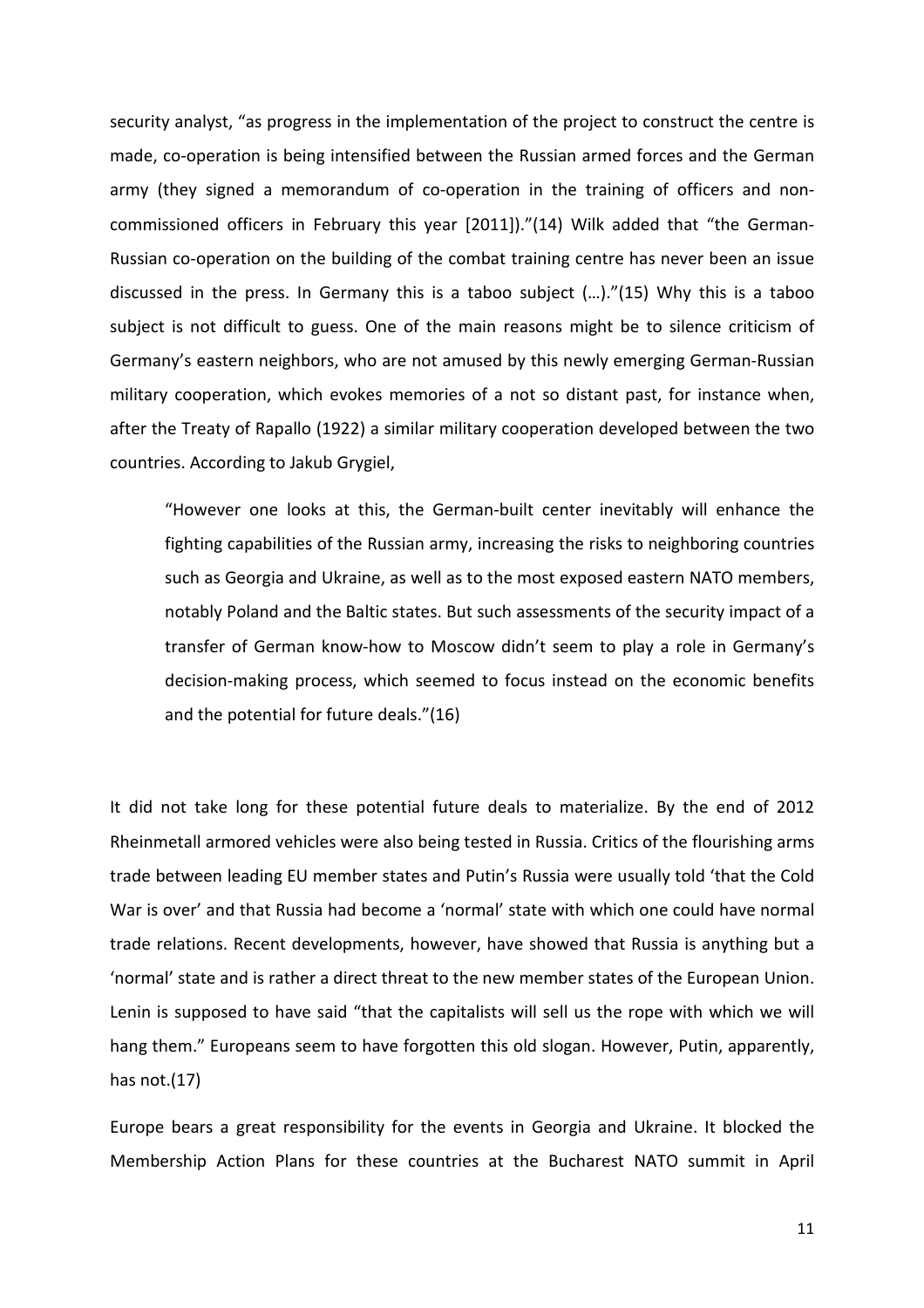2008,(18) and after the Russian invasion of Georgia, it was not so much Russia, as Georgia that was blamed for the war. Europeans preferred doing 'business as usual' with the aggressor. This led to juicy defense contracts, which significantly contributed to the modernization of the Russian army. European leaders were cosying up to Vladimir Putin: from Gerhard Schröder to Silvio Berlusconi, from Nicolas Sarkozy to François Fillon, from Frank-Walter Steinmeier to Vaclav Klaus. Even Britain's Prime Minister David Cameron, who, after the polonium murder in London of the former Russian spy Aleksandr Litvinenko, had no reason to be friendly, sought Putin's approval – which led The Guardian to call him a "useful idiot."(19) The crowned heads of Europe followed the Putin-friendly trend. After the introduction of homophobic laws in Russia, when most European politicians refrained from attending the Opening Ceremony of the Olympic Winter Games in Sochi, Dutch King Willem Alexander and Queen Maxima not only attended the ceremony, but also joined in toasts with broad smiles with Vladimir Putin in the 'Holland Heineken House' in the Olympic village.(20) A shameful event.

#### Obama's Ill-Conceived Russia Policy

But not only Europe is to blame. The United States – in this case the Obama administration carries a great responsibility for what happened too. The election of Barack Obama in November 2008 was welcomed worldwide - not only because he was the first black president of the United States, but also because he was a convinced liberal and embodied as such the 'Anti-Bush'. It was in this quality of embodying the 'Anti-Bush' that he was awarded in 2009 – rather prematurely - the Nobel Peace Prize.(21) Instead of waging war, he promised to withdraw troops, end the military interventions in Iraq and Afghanistan, and turn his attention to America's internal problems. This 'pendulum effect' in which incoming presidents distance themselves from the policies of their predecessors and choose a completely different course is not exceptional in democracies where two parties compete for power. However, it can lead to sudden reorientations in foreign policy which are motivated more by ideology than by a cool analysis of the facts.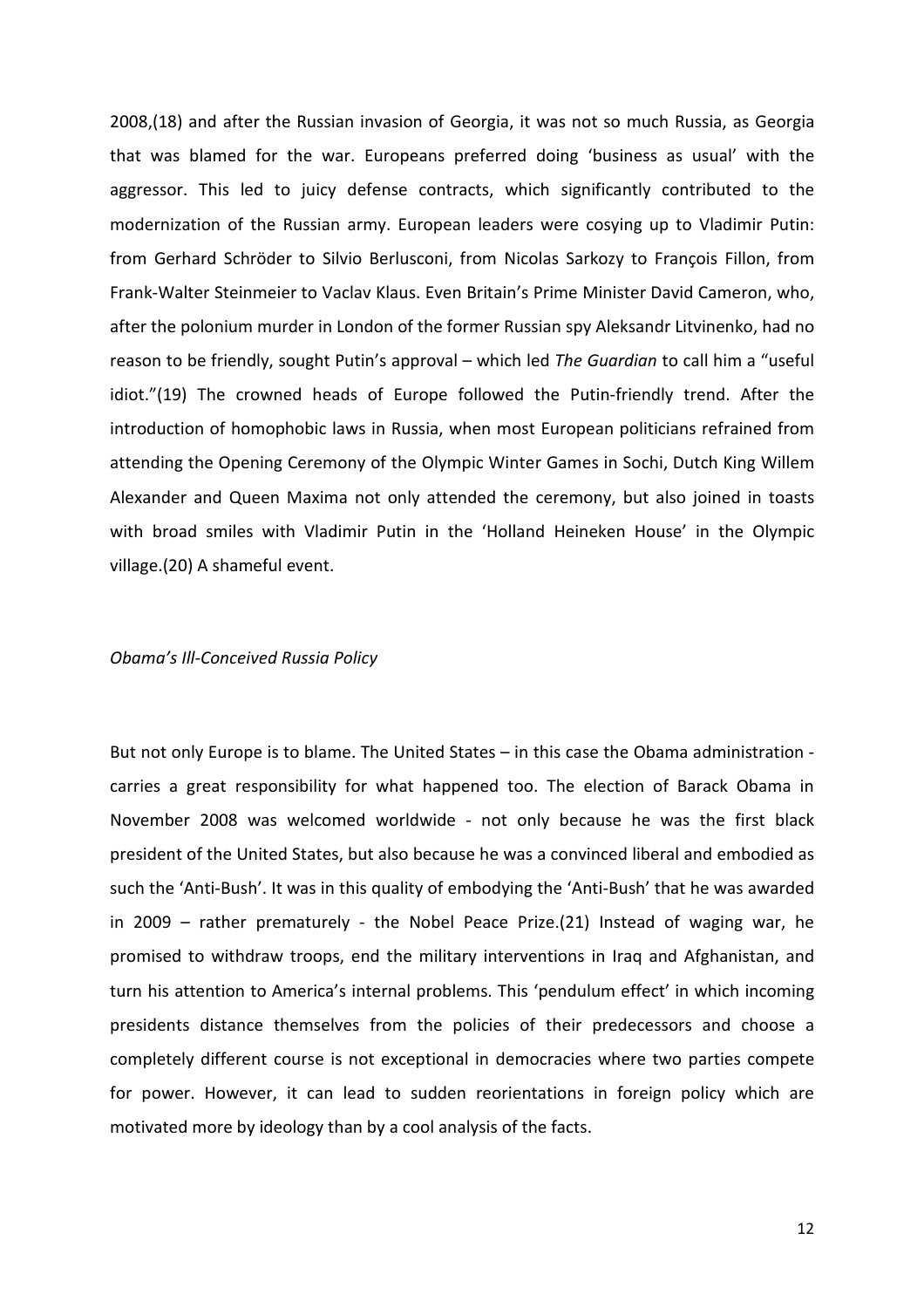Obama's new foreign policy had important consequences for Europe in particular. Since the Second World War all American presidents, without exception, paid special attention to Europe. Europe always had a privileged place in their foreign policy. President Harry Truman founded NATO, Eisenhower had fought in Europe and overseen the D-Day landings, Kennedy called himself a 'Berliner', while President Reagan, in a speech in December 1981, after the introduction of martial law in Poland, urged everybody to burn a lighted candle in the window to show solidarity with the Polish people. Even President Jimmy Carter, who is generally considered a 'weak' president, had two trump cards: he took Zbigniew Brzezinski, one of the most brilliant foreign policy experts of the United States, as his national security adviser; he was also the first to demand that the Soviet Union fulfil its human rights obligations, as was recorded in the Helsinki Declaration of August 1, 1975.

Barack Obama, unlike his predecessors, completely lacked this European orientation. This was no surprise. Born in Honolulu, Hawaii, he lived for a few years of his childhood in Indonesia, and then returned to Hawaii. However, Ronald Reagan also, a 'Westerner' from California, had no Atlantic experience. This did not prevent the latter, as president of the United States, from becoming very involved in European affairs. Unfortunately, this was not the case for Obama. It is telling that in his Inaugural Address of January 2009 he did not mention Europe once. (22) Nor did he four years later (then he only mentioned 'alliances in every corner of the globe' – which actually downplayed the importance of NATO).(23) Were Obama to have appointed an experienced national security adviser, as presidents before him had done, he certainly would have overcome this deficiency. The problem was that Obama greatly overestimated his own capabilities in this field.

"Surrounding himself with experienced cabinet members who are not personally close to him," wrote three security experts, "along with junior advisers who are close but not experienced, Obama has kept the conceptualization, articulation, and sometimes even implementation of his foreign policy in his own hands. Intelligent, self-confident, ambitious, and aloof, he is more directly responsible for his record than most of his predecessors have been."(24)

This version of the facts is confirmed by Michael Hirsh, who wrote: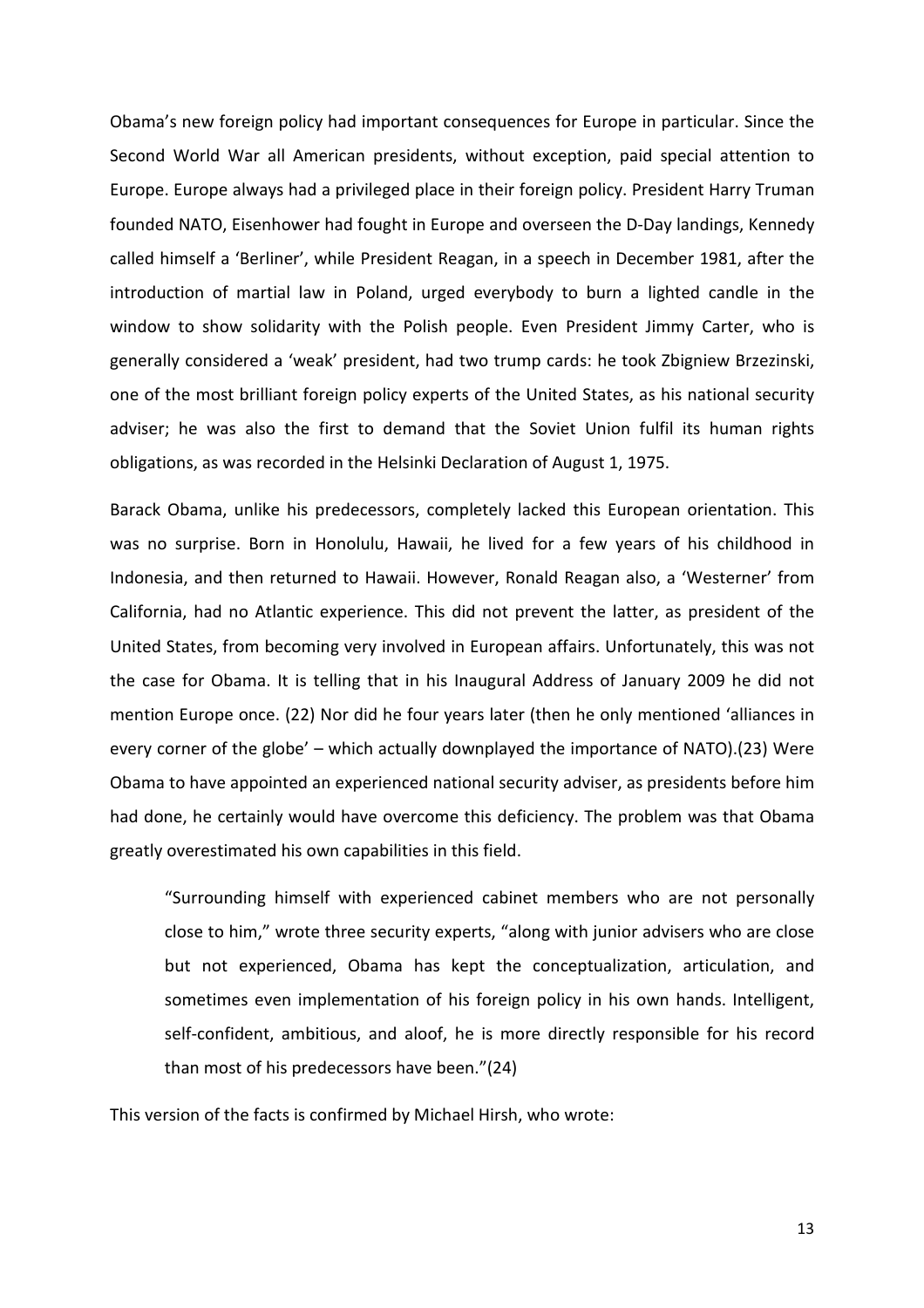"Despite his short tenure as a senator, Obama prided himself on his grass-roots knowledge of foreign affairs, having grown up partly in Indonesia with a foreign stepfather, and he had developed his own definite worldview. As the aide put it, "If you ask, 'Who is Barack Obama's Henry Kissinger?' the answer, of course, is that it's Barack Obama."(25)

Obama's oversized self-confidence in this field, however, was not justified, as Hirsh explained:

"On a number of critical issues, anything resembling a larger strategy was often hard to find in Obama's first term. In a recent conversation with me, Zbigniew Brzezinski, the dean of the Democratic national security establishment, criticized the administration's foreign policy for being "improvisational"."(26)

'Improvisational' was still a friendly characterization. Because the Obama administration, right from the beginning, took the wrong approach toward Russia. Instead of taking a tough stance after the Russian invasion and dismemberment of Georgia, Obama started a 'reset', which transmitted the implicit message that the U.S. would not sanction further Russian aggression - a message that could only have pleased the Kremlin. Even the term 'reset' coming from computer technology – was badly chosen. 'Reset' means that a computer is reconfigured to its state at an earlier date. It is, therefore, completely a-historical. Everything that happened after this earlier date is erased. 'Reset', therefore, is synonymous with total amnesia. That is in fact what happened. The 'reset' meant that the Obama administration consciously and intentionally wanted to forget what happened in Georgia. Making things worse, Russian media poked fun at Secretary of State Hillary Clinton for offering her colleague Sergey Lavrov a mock 'reset' button on which the wrong Russian word was written.(27)

In another effort to please the Kremlin Obama soon abandoned the ballistic missile defense project as it had been originally conceived - with a radar in the Czech Republic, and elements of the system on the ground in Poland. The Poles, in particular, could not hide their disappointment with the U.S. decision, which not only was taken unilaterally, but about which they were informed on September 17, 2009 - a fateful date which could not have been a worse choice: September 17 is the anniversary of the Soviet invasion in 1939! In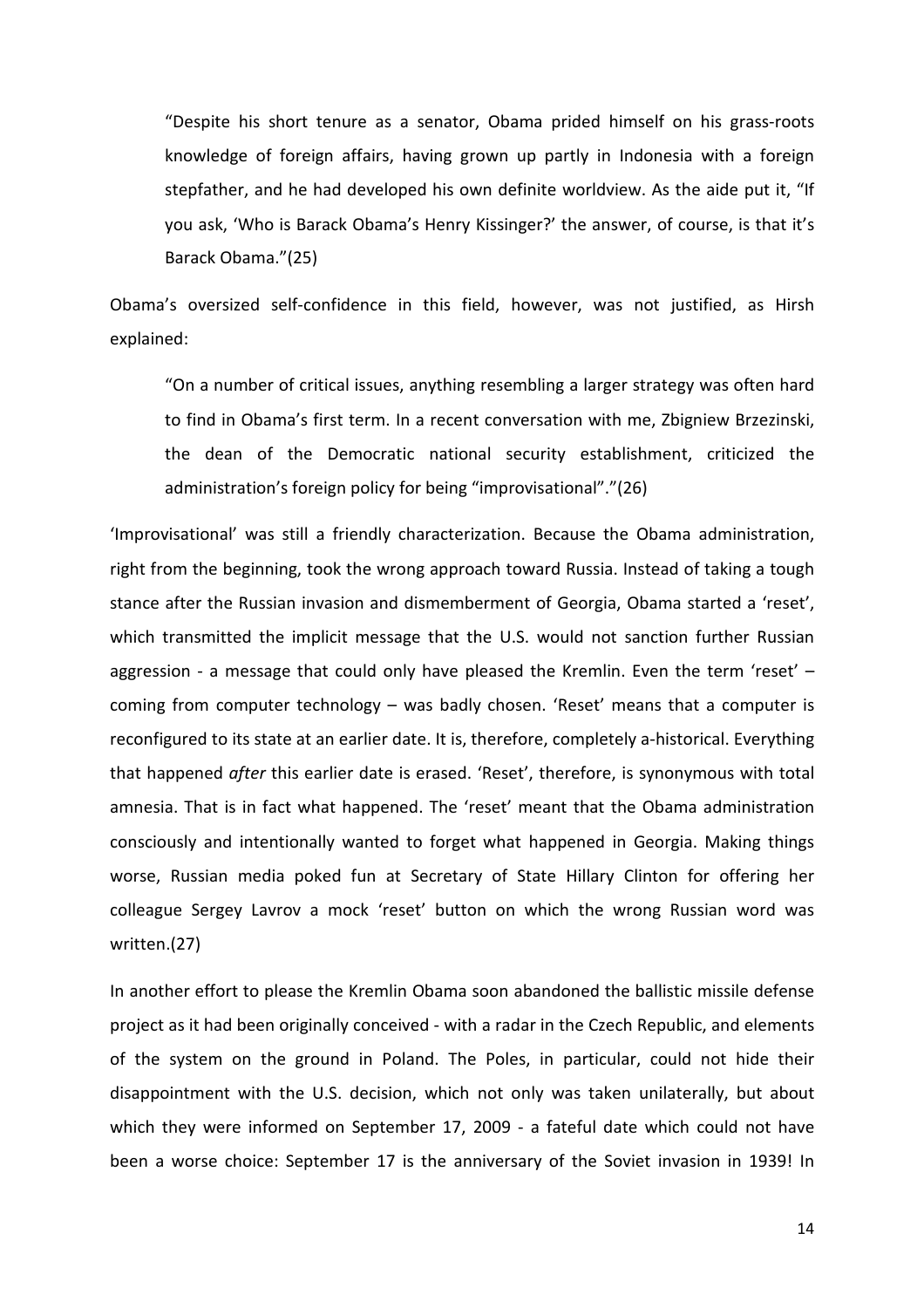October 2009 the U.S. mended fences, proposing that Poland host smaller, mobile SM-3 interceptors of a revised system, partly based on ships, renamed "Aegis Ballistic Missile Defense", to be deployed in Poland by 2018.(28) Things seemed to go better, until, in 2012, Obama was overheard on an open microphone, telling President Medvedev: "On all these issues, but particularly missile defense, this, this can be solved, but it's important for him [incoming President Putin] to give me space."(29) He added, "After my election I have more flexibility."(30) According to Jadwiga Kiwerska, "Obama's confidential conversation with Medvedev at the end of March 2012, in which the U.S. President was reported to have said – in an undertone – that after winning reelection, he will have "more room for maneuver" as concerns the missile shield, was alarming for the Poles. The credibility of Obama, who purportedly hides his real intentions before the allies and reveals them to Russia, was put into question."(31) Obama was clearly more focused on establishing good relations with the Kremlin than with the new NATO members. When, in 2013, the U.S. cancelled phase 4 of the Europe based ballistic missile defense, to be deployed by 2020, it was rumored to present the concession promised by Obama to Medvedev. Unlike the interceptors deployed in the first three phases, which could intercept only short- and intermediate-range missiles, the interceptors deployed in the fourth phase would have been capable of intercepting intercontinental missiles. These, in particular, had attracted the Kremlin's ire.(32) In 2012 Senator John McCain already warned that

"our friends and allies tell me they want more of America – more of our trade, more of our diplomatic support, more of our security cooperation, and more of our moral leadership – but they feel they are being left to settle for less. … This is the feeling across Central and Eastern Europe, where Vladimir Putin's Russia still casts a long shadow, but where many of our allies believe their national interests are being sacrificed by the administration's repeated, and largely unrequited, attempts to rest relations with Moscow."(33)

Obama's growing neglect of Europe also came to the fore in another foreign policy initiative, known as the 'Asian pivot' – which placed a new emphasis on Asia. This new policy has been criticized from different sides. The American security expert Richard N. Haass wrote, for instance: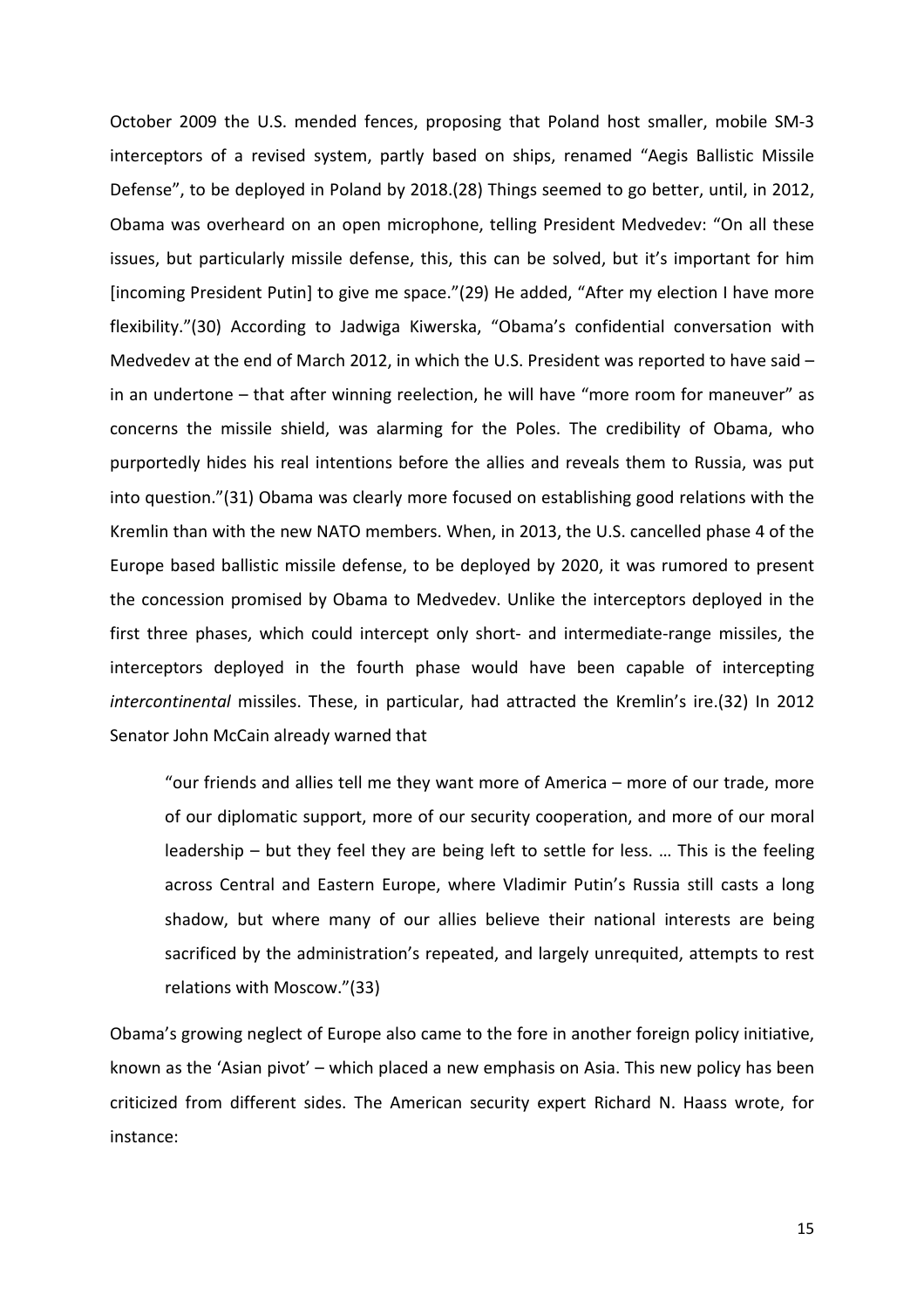"The Obama administration … could (and should) have done better in articulating and implementing its new course. "Pivot" implied too sharp a turn, both by suggesting too dramatic a pullback from the greater Middle East and by overlooking all that the United States has already done over the decades in East Asia."(34) Haass added that "the military dimensions of the new policy were also overemphasized at first."(35)

By presenting the 'Asian pivot' as an important policy shift and, additionally, emphasizing its military dimension, this policy could only provoke the country against which it was directed: China. However, China was not the only one on the receiving end of the message of the 'Asian pivot' – so was Russia. By stressing the need to balance China, "the implication is that the United States should get out of Afghanistan and Iraq, reduce its military presence in Europe, and pivot to Asia."(36) The implicit message, which the 'Asian pivot' sent to Putin was that Obama considered the European theater 'safe' and that he was ready to further reduce the American troop presence there, in accordance with his strategy of the 'smallfootprint' – a message which must have been music to the ears of the leader of a revisionist and neo-imperialist country.(37) The U.S. troop presence in Europe was already reduced from 400,000 during the Cold War to about 67,000, which means a reduction of about 85 percent.(38)

Finally, there was the question of Obama's 'red line', warning the Syrian government that it should refrain from using chemical weapons. When it became clear that this 'red line' was not, after all, a red line, this finished the job of undermining definitively Obama's credibility not least, because it was Putin, the staunch defender of Syria's genocidal regime, who 'helped' him with a shaky compromise to escape the awkward and embarrassing situation he found himself in.

However, was it just a problem of ill-conceived policies, which might still be changed? According to The Economist the roots of the problem lay deeper and resided in Obama's personality and character structure. During Obama's negotiations with Republicans on the debt ceiling The Economist's columnist 'Lexington', wrote:

"Plenty of Democrats on the left grumble privately that the president's handling of the crisis has been inept, spineless – and all too typical. Having failed to take evasive action, he showed no bottom line once lured into negotiation. In the health-care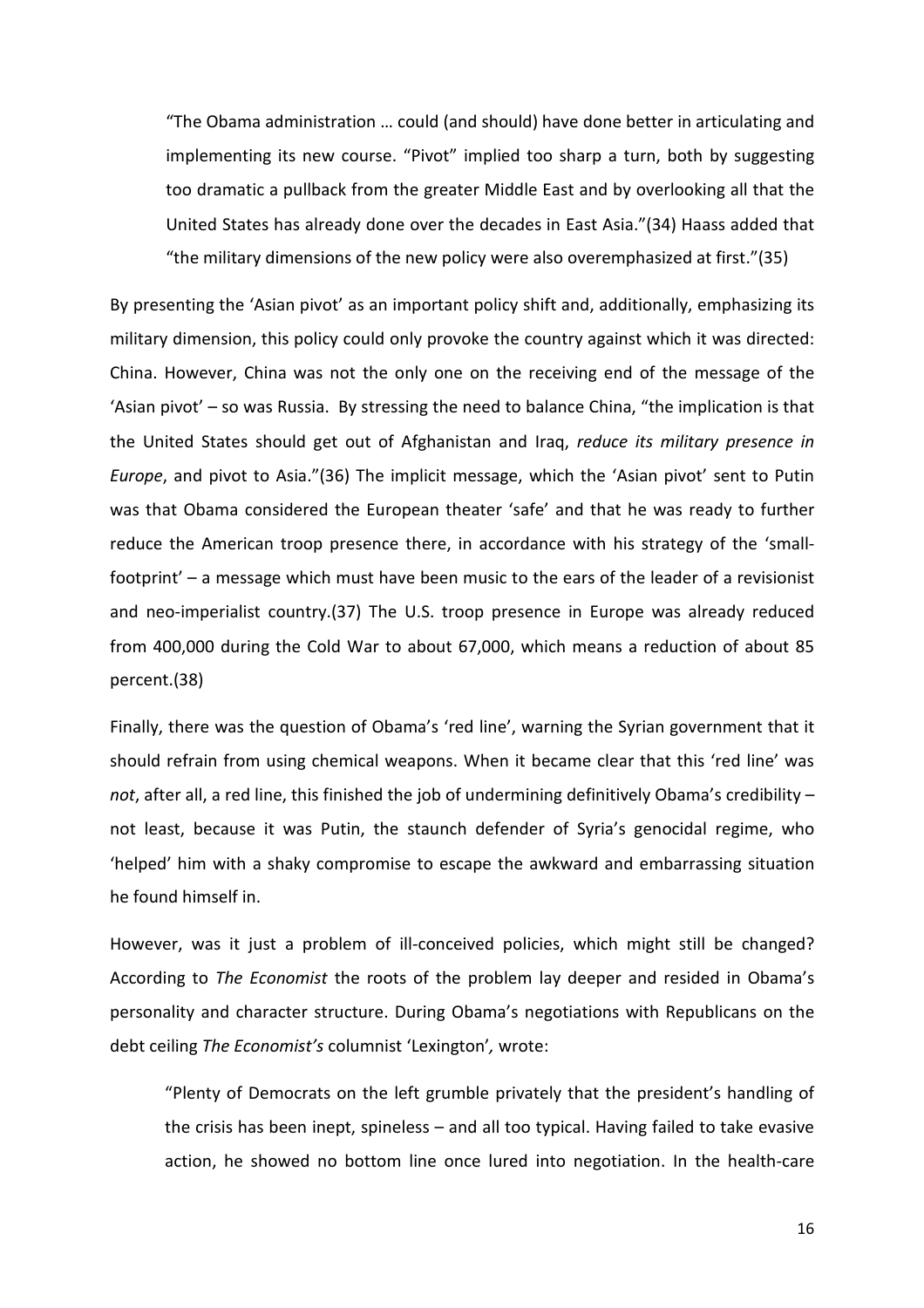negotiation, likewise, he had wasted precious time hoping for Republican support that never came. It all fits into a pattern, they say, of a leader who shies away from necessary conflict, refuses to understand the intransigence of his enemies, would rather split differences than make a firm stand and lacks the courage of his own convictions. Foreigners – from Vladimir Putin … to the Taliban – are in danger of drawing the same conclusion."(39)

'Spineles', 'no bottom line', 'shies away from necessary conflict', 'refuses to understand the intransigence of his enemies', 'lacks the courage of his own convictions': all the ingredients of the American president's present behavior are already listed here, as well as the fact that Vladimir Putin is 'in danger of drawing the same conclusion'.

Lexington could have added yet another characteristic: arrogance. During a conference in The Hague on March 25, 2014 - just after the annexation of the Crimea - Obama said that Russia was a "regional power," acting "not out of strength but out of weakness." To say this during a crisis which has exposed in particular the weakness of the Western response to the Russian aggression, is not only an awkward attempt at minimizing the problem, it is unnecessarily arrogant, and, additionally, it is not true. In 1994, twenty years ago, Henry Kissinger wrote: "What America can do is begin treating Russia like a great nation."(40) He was right. It makes no sense belittling Russia - and least so at a point when the Kremlin is starting a great imperialist maneuver, trying to swallow up a country one third its own population size. In the 1930s, after Hitler's annexation of Sudetenland, would any European leader have dared to say that Germany was 'acting not out of strength but out of weakness'? On March 26, in Brussels, Obama continued in the same vein, stating that "unlike the Soviet Union, Russia leads no bloc of nations, no global ideology."(41) The statement that "Russia leads no bloc of nations, no global ideology", meant to belittle Russia's international status, wrongly underestimated Russia's geopolitical position. This is, because Putin, since he came to power, has proved to be a staunch organization builder. He founded the CSTO, a new version of the defunct Warsaw Pact, built close cooperation with China in the Shanghai Cooperation Organization, and took the initiative for the BRIC summit of Brazil, Russia, India, and China, which was later enlarged with South Africa. The Russian intent behind these initiatives is to build an anti-Western front. Putin's most recent project, the "Eurasian Union", an economic union of former Soviet states, is an unveiled attempt at reconstituting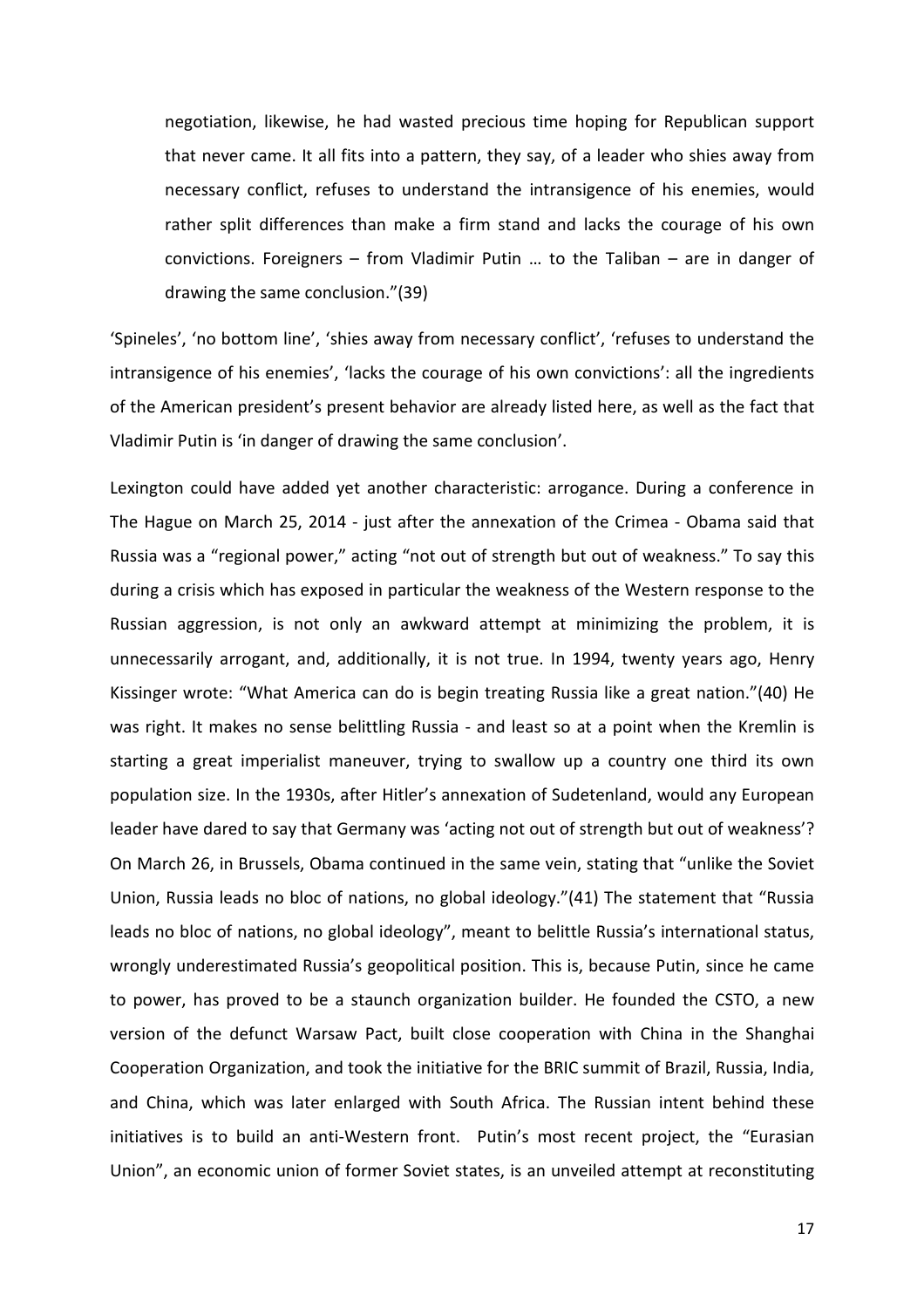the Russian empire. These initiatives are complemented by a series of bilateral cooperation projects, targeting old and new friends, including Cuba, Vietnam, Syria, Iran, Venezuela, Turkey, Egypt, Cyprus, and Israel. During the last few years - while the U.S. was losing the trust and goodwill of many old allies - Russia was busy spinning its new web.

Similarly, Obama's statement that the Kremlin has "no global ideology" is completely wrong and underestimates what is going on. On the ideological front, in fact, Russia has also made an unequalled effort to build a new ideology, capable of challenging Western liberal democracy, and which, at the same time, is attractive to a majority of countries outside the Western world. This new ideology consists of three components: 'sovereign democracy', 'traditional values', and 'Putinism'. 'Sovereign democracy', while not directly attacking Western democracy, subsumes democracy under a country's national sovereignty, which means that there are no universal qualifications of what democracy is. Each country is sovereign and therefore able to determine its national variant of democracy. This suits not only Russia, but also other authoritarian regimes, which attract Western criticism. The second pillar of the Kremlin's ideology consists of so-called 'traditional values', meant to relativize Western universal 'human rights' standards. The Kremlin wants to subsume human rights under a country's 'traditional values' – mostly religious values. 'Traditional values', for instance, can be invoked to oppose the emancipation of gay people or the protection of women. The third pillar of the Kremlin's new ideology: Putinism, is more dangerous. It is a hybrid ideology which contains elements of postmodern, Berlusconi-style populism, 19<sup>th</sup> century Bonapartism, and Italian fascism. Its core is an aggressive ultra-nationalism which presents itself as 'anti-fascism'. In the name of this 'anti-fascism' Western ambassadors in Moscow are harassed and neighboring countries are bullied, threatened, invaded, amputated and, eventually, annexed. All this takes place under the banner of 'defending Russian minorities' and 'fighting fascism'. What happens here is that one's own behavior, which shows all the characteristics of fascist behavior, is attributed to the other, weaker, attacked party. The Kremlin's youth movement Nashi has a special 'Anti-Fa' (Anti-Fascism) department, which, instead of promoting tolerance and democratic ideas, specializes in 'patriotism'. The Nashi harassed the Estonian ambassador during the Bronze Soldier affair -Estonia's decision to remove this Soviet-era monument from the center of Tallinn, a decision deemed to be 'fascist'. In the same vein the occupation and annexation of the Crimea was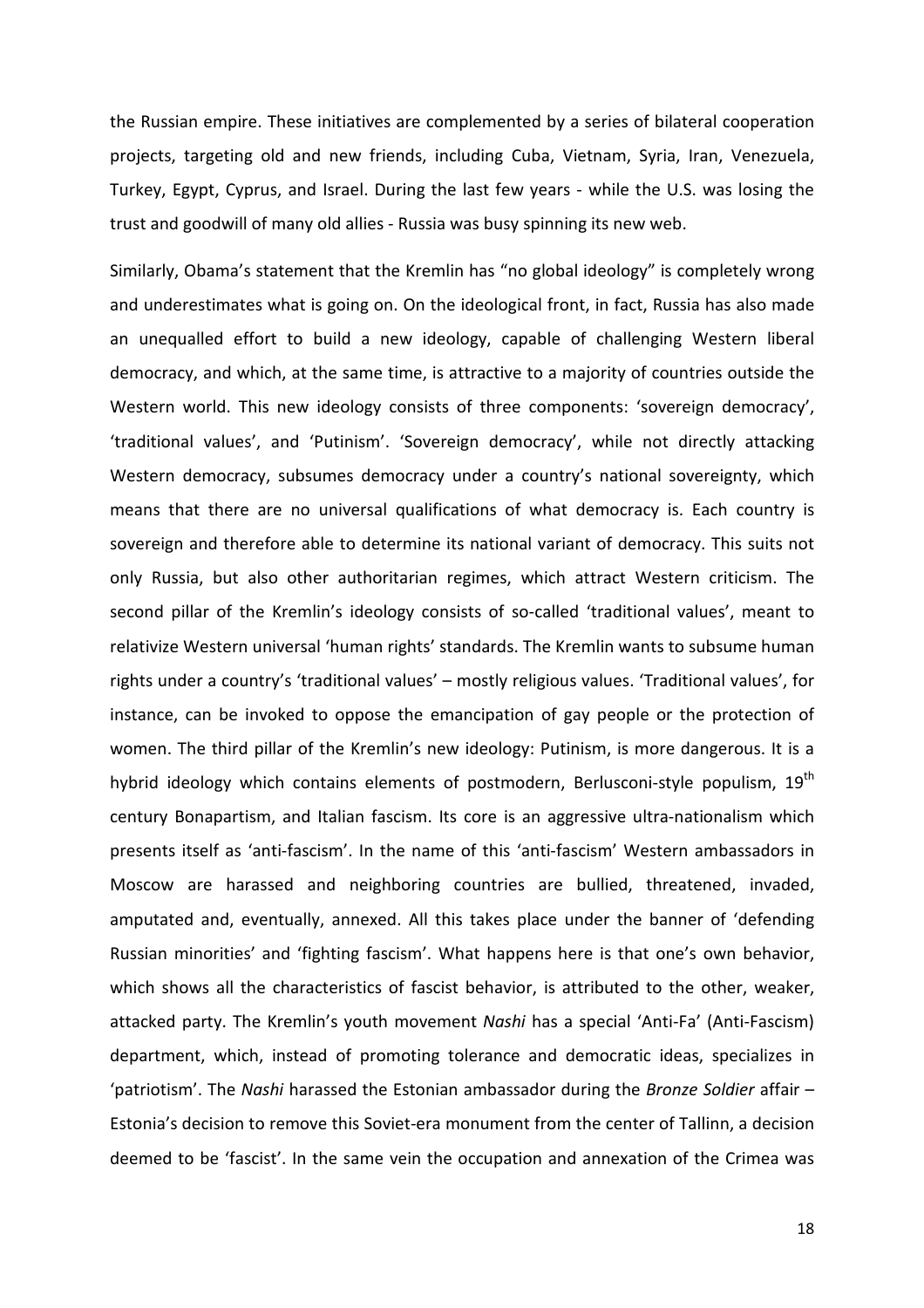also a measure 'to protect' the local population against the 'fascists' in Kyiv. 'Anti-fascism' has become the common denominator for acts of fascist intimidation and aggression. This third pillar of the new Kremlin ideology could be attractive for revisionist governments all over the world. The close resemblance the Kremlin's new ideology has to classical fascist ideologies is also the reason why Putinism has become so attractive for European extreme right parties. Under the aegis of Moscow a new "International" is in the making. This time not a communist International, but an "International of the Extreme Right", which will have its own pro-Russian fraction in the European Parliament. Obama's remark that Russia has no global ideology was true ten years ago, but not so today. Putinist 'anti-fascism' is a fullyfledged successor to the fascist and extreme right ideologies of the interbellum.(42)

### Consequences of the Ukrainian Crisis for Poland

It is clear that the crisis in Ukraine directly affects Poland. The quote of Marcin Piatkowski of the World Bank, we mentioned at the beginning, that Poland "has just had, probably, the best 20 years in more than one thousand years of its history," may, with hindsight, be more than true. What the next twenty years will bring is as yet unknown, but the events in Ukraine cast a dark shadow over the future. Poland may become, again, a victim of its specific geography. "Nations do in fact have a certain unchanging core of permanent interests," wrote Francis Fukuyama, "imposed on them by geography and the external environment. The foreign policy of a country like Poland, bounded as it is on two sides by powerful and ambitious neighbors, cannot help but differ from that of a Japan or an England surrounded by water."(43) Poland would have preferred to be surrounded by water, but, unfortunately, one cannot choose one's country's geographical location. Unlike in the past, this geographical position had become more reassuring for Poland in the last two decades. Although Poland had a common border with Russia's Kaliningrad exclave, independent Ukraine constituted a strong buffer against the Russian mainland, while on its Western frontier Poland has been reassured by a unified Germany which - pacified and satisfied within its existing borders - had given up any territorial claims. Moreover, Poland was reassured by Germany's integration into the EU and NATO. The partial absorption of Ukraine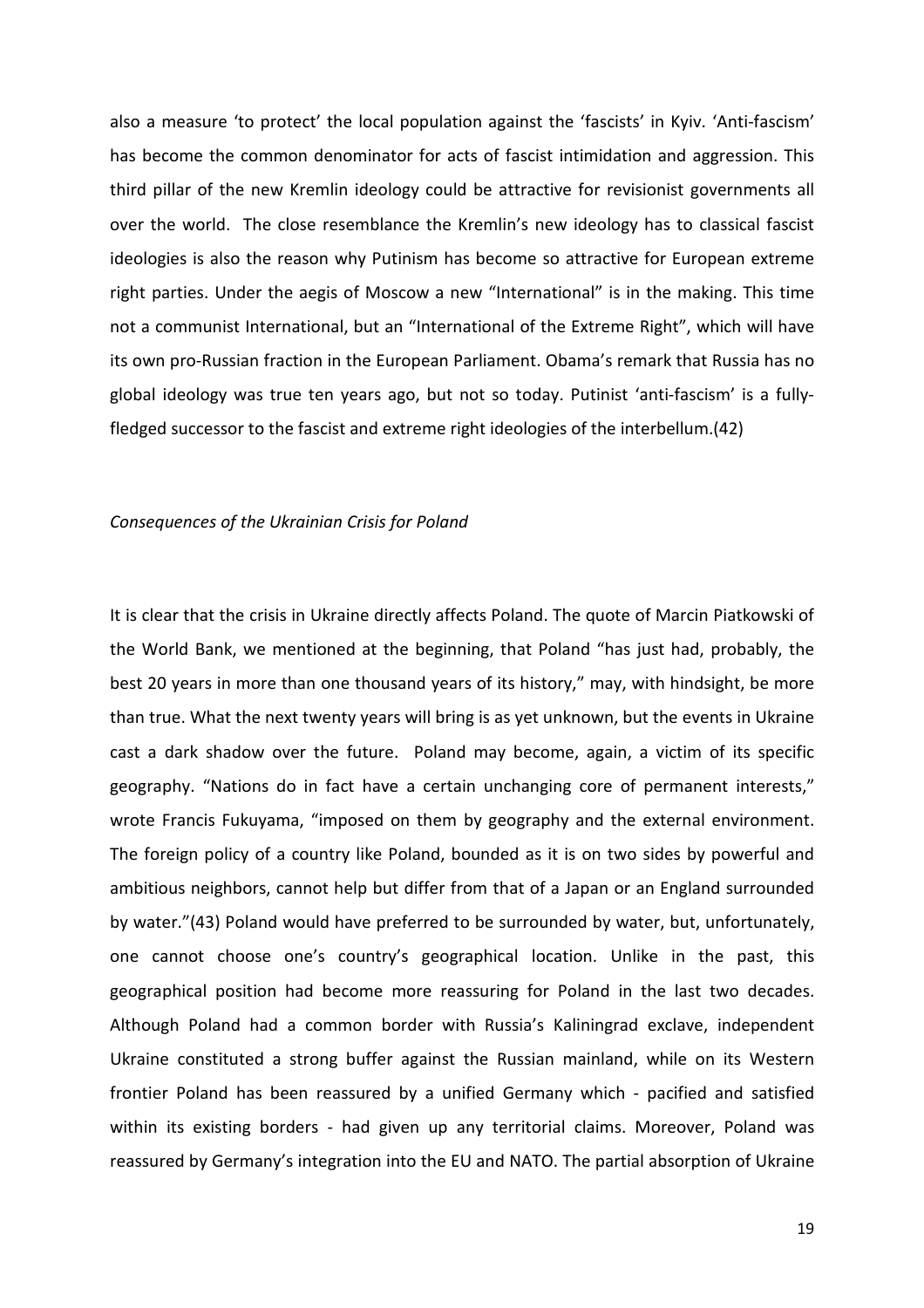by Russia and further Russian attempts to bring the rest of Ukraine in its sphere of influence, fundamentally changed Poland's geopolitical situation.

 "Ukraine, a new and important space on the Eurasian chessboard, is a geopolitical pivot," wrote Zbigniew Brzezinski, "because its very existence as an independent country helps to transform Russia. Without Ukraine, Russia ceases to be a Eurasian empire. Russia without Ukraine can still strive for imperial status, but it would then become a predominantly Asian imperial state … However, if Moscow regains control over Ukraine, with its 52 million people and major resources as well as its access to the Black Sea, Russia automatically again regains the wherewithal to become a powerful imperial state, spanning Europe and Asia. Ukraine's loss of independence would have immediate consequences for Central Europe, transforming Poland into the geopolitical pivot on the eastern frontier of a united Europe."(44)

In his book The Dawn of Peace in Europe, a title which now seems to belong to another era, Michael Mandelbaum wrote, in the same vein:

"Now the most dangerous place on the continent is the border between Russia and Ukraine. If Russian-Ukrainian relations are friendly, Russia will be seen in the West as a benevolent presence on the eastern flank of Europe. If, on the other hand, the relationship between the two becomes hostile, this will put Poland, then Germany, on alert for a revival of imperial conduct."(45) He continued: "A Russian effort to absorb all or part of Ukraine, because of a Ukrainian collapse or as part of a concerted policy to reconstitute a greater Russian state or some combination of the two motives, would have serious consequences for Europe. It would cripple, perhaps even destroy, the post-Cold War common security order. To the extent that the reincorporation of Ukraine was successful, Russia would once again become a multinational empire with a foreign policy of expansion westward, and thus a threat to Europe."(46)

Poland's new position as a geopolitical pivot and a frontline country means that it will occupy a central position in NATO's defense – not unlike the position of the Federal Republic during the years of the Cold War. This means also that Poland, even more so than before,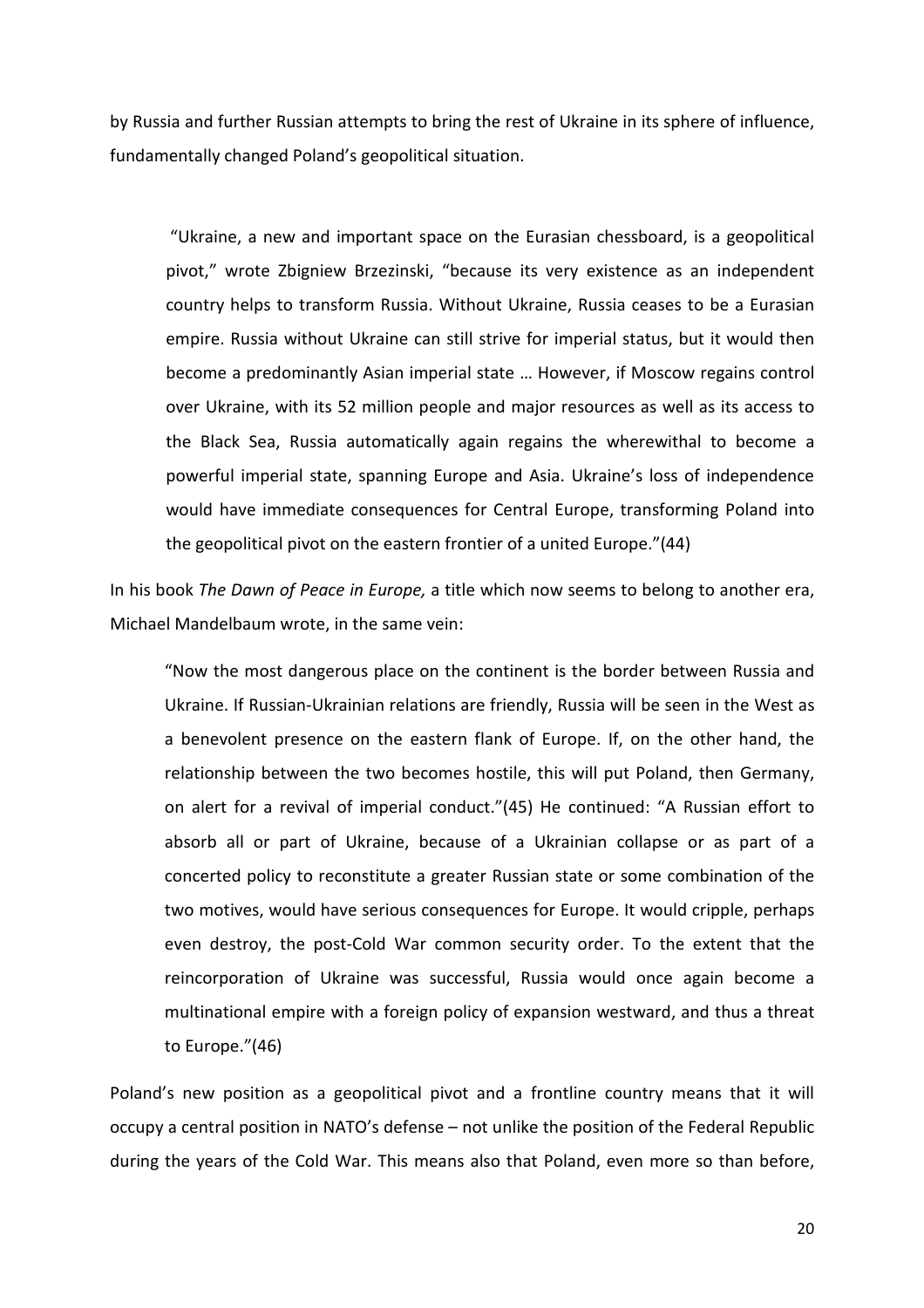will seek a close, 'special' relationship with the United States, because the U.S. remains the ultimate anchor of Poland's security. When, on March 18, 2014, Vice President Joseph Biden visited Warsaw, Prime Minister Donald Tusk said that the alliance between NATO's European members and the United States could act as a brake on Moscow. "Only Euro-Atlantic solidarity," he said," will allow us to prepare sufficient and strong reactions to Russia's aggression."(47) However, the Obama administration's weak response, so far, to the Russian aggression, has also raised doubts. Obama announced the imposition of 'unacceptable costs' on Russia if it continued its aggression, which seemed to imply that the West could eventually accept the occupation and annexation of the Crimea, if Russia stopped there. And what are "unacceptable costs"? In a report of the Congressional Research Service the viability of this strategy has already been called into question. "Is U.S. strategic thinking rigorous enough, and is U.S. cultural understanding well-developed enough, to craft and execute the imposition of "unacceptable costs" on a given adversary?" asked the authors.(48) An important question. Because one should be reminded of the words of Herfried Münkler, that

"At the heart of political imperialism theories, then, is a different kind of competition from the one emphasized by economic imperialism theories: not the competition of capital for markets and investment opportunities, but the struggle of states for power and influence. In this, the weighing of costs and benefits in the economic sense has less importance."(49)

Which means that Putin's long-term *political* goal: the reconstitution of the Russian empire, is for him so important that he is ready to accept any short-term economic cost – apart from a complete economic breakdown (and it is not likely that Western sanctions will have this effect).

According to The New York Times, "Mr. Biden's visit [to Poland] comes at a time of deep unease in Eastern Europe about the reliability of the United States as a guarantor of its security. President Obama's announced shift of military and diplomatic emphasis toward Asia was viewed by many here as a turning away from Europe …" (50) It is certainly true that after a decade of warfare in Iraq and Afghanistan not only the administration, but also the American people are in a more isolationist mood, which is bringing with it a certain reluctance to give military support to allies. However, this is no new phenomenon. John J.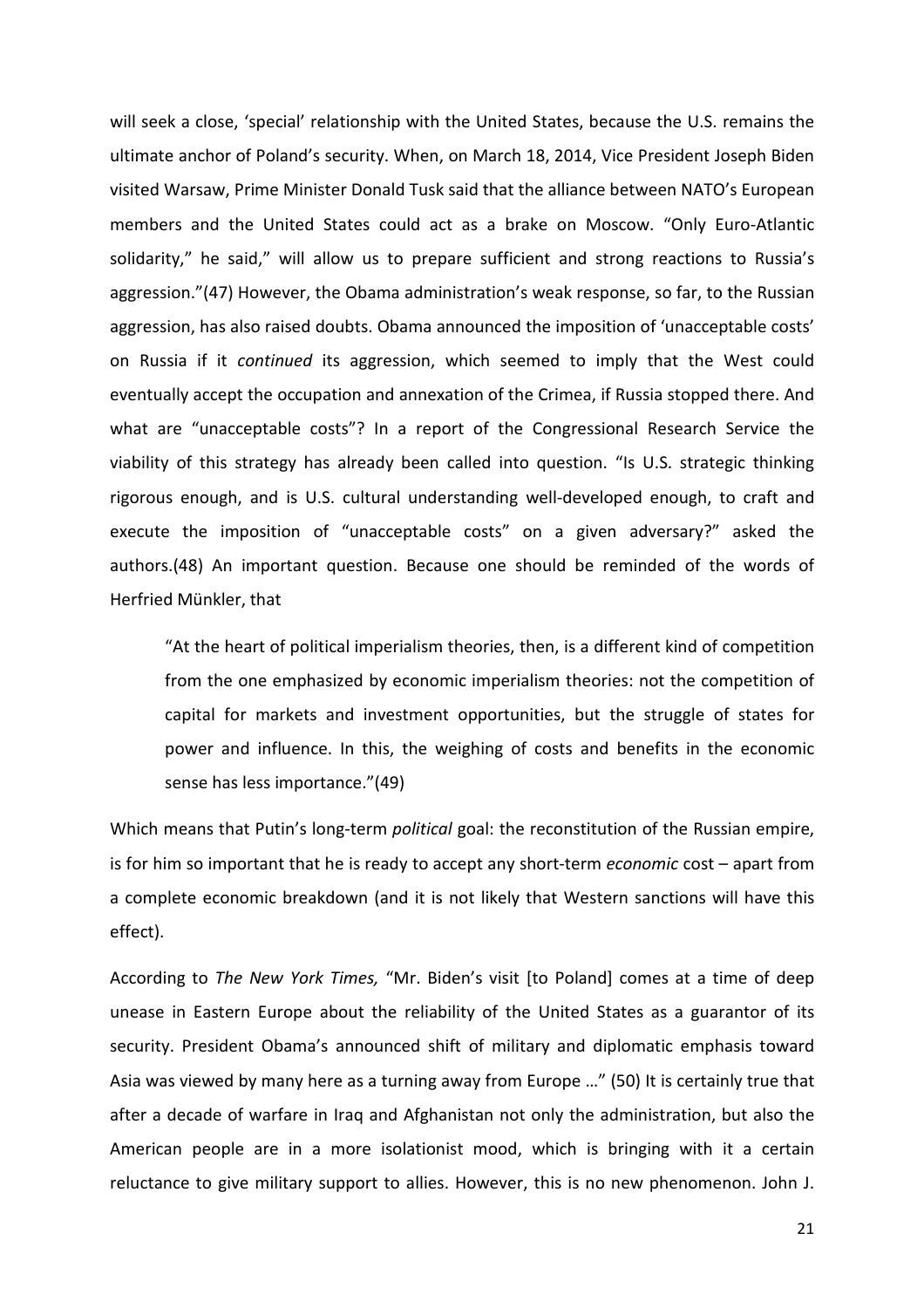Mearsheimer, in a book published in 2001, had already quoted a 1999 study on American public opinion and U.S. Foreign Policy, which found, "that only 44 percent of the public and 58 percent of U.S. leaders think that 'defending our allies' security' is a 'very important' goal. Furthermore, if Russia invaded Poland, a NATO member, a mere 28 percent of the American public favors using U.S. troops to defend Poland."(51) Mearsheimer concluded at that time that "the American commitment to defend Europe and Northeast Asia shows signs of weakening. Public polls and congressional sentiment seem to indicate that the United States is at best a 'reluctant sheriff' on the world stage …"(52) Under Obama, who shares more than any president before him (excepting, perhaps, Jimmy Carter) the values and attitudes of post-modern Europeans, the sheriff seems to have become even more reluctant. For Mearsheimer this is not a problem. "The United States," he wrote, "is an offshore balancer, not the world's sheriff."(53)

However, Mearsheimer seems to misinterpret the role of an 'offshore balancer'. The idea behind it is that the U.S. has 'no boots on the ground', and goes into action only when in a part of the world, deemed relevant for U.S. interests, the balance of power is endangered. Such an approach, in which the U.S. stays aloof from conflicts overseas, only to jump in at the last moment, is not sustainable. As Herfried Münkler – rightly – observed:

"The central power is under an evident compulsion to intervene politically and militarily within the imperial 'world' it dominates  $-$  a compulsion it cannot resist without endangering its position. In other words, an empire cannot remain neutral in relation to the powers in its sphere of influence, and accordingly it has a strong inclination not to allow them the possibility of neutrality either. … An imperial power that remains neutral in relation to conflicts within its 'world' or periphery loses its imperial status."(54)

One may ask oneself the question: would the United States have been able to contain the Soviet Union during the Cold War without stationing up to 400,000 troops on European soil? And would it have been able to contain North Korea without permanently stationing 28,500 troops in South Korea? "As the long-term U.S. deployments in Europe and Asia have demonstrated," wrote Flournoy and Davidson, "the physical presence of military forces sends a powerful message to potential adversaries."(55) The logic of containment also imposes itself in the case of Poland. In order to defend Poland and the Baltic states, a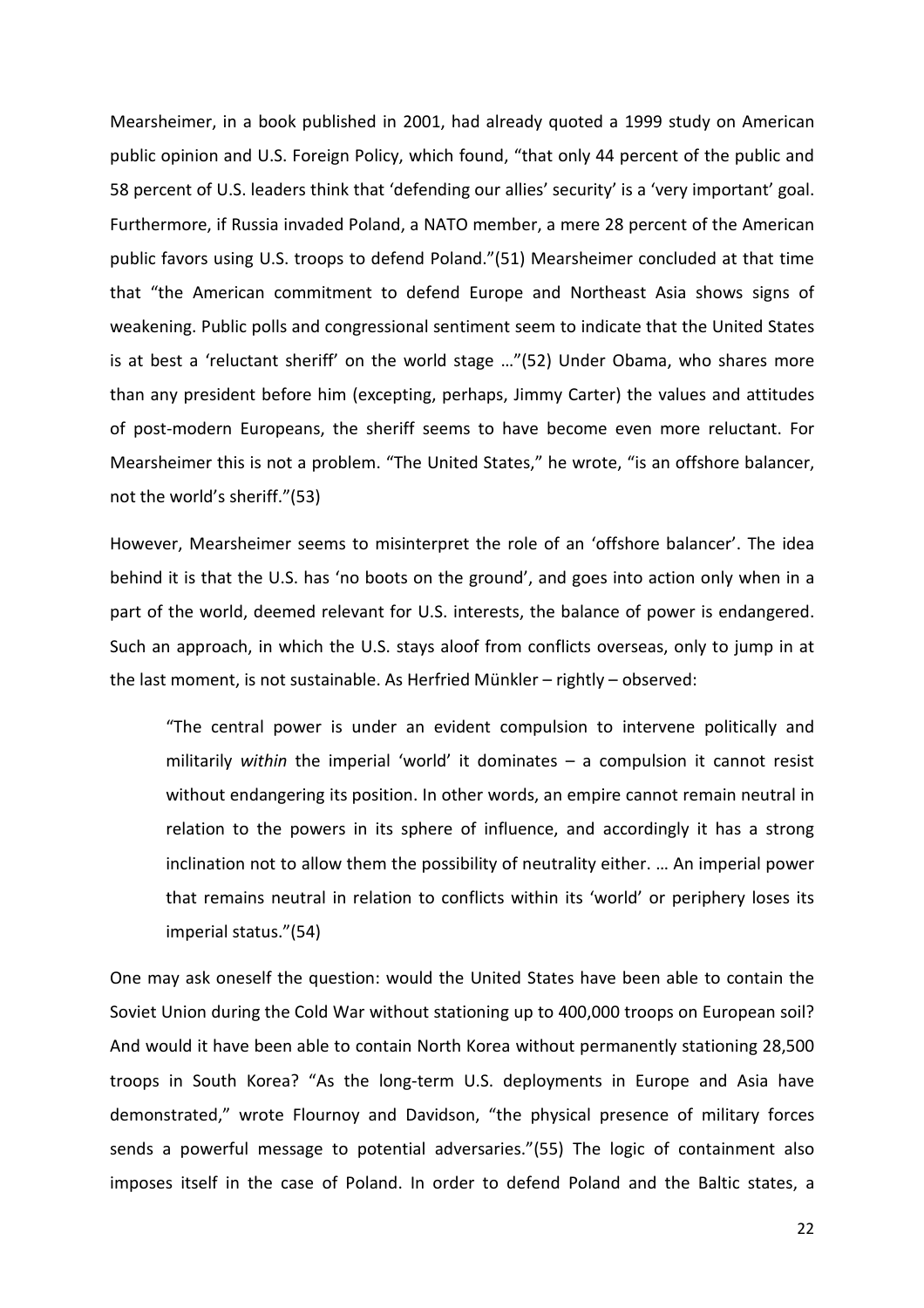permanent NATO troop presence on the ground is needed, a significant part of which should consist of American troops. The cost of this presence should be paid by all NATO members, and a formula should be found so that neutral EU countries, such as Austria, Sweden, and Finland, should also contribute. The need for such a permanent military presence is also felt in Poland. In a recent survey, carried out between 3 and 9 April 2014, 80 percent of adult Poles named Russia as the main threat (56) and

"47% saw a risk to national independence  $-$  the highest level in the poll's history dating back to 1991 – as a result of the Ukrainian crisis. In December [2013], before tensions in Ukraine escalated, the survey showed one in seven Poles saw a risk to independence."(57)

In the same survey, Poles said they would like NATO to permanently station significant numbers of troops in the country, ignoring any objections Russia might have in this respect. The percentage of those in favour was telling: 64% was for an increased NATO presence in Poland, 43% was for a temporary presence, and 21% for a permanent presence, while 25% was against increasing NATO's presence. It is clear that the new frontline position of Poland and the Baltic states is a matter that not only concerns these countries. It concerns the whole Western world and not only the U.S. The European Union and its leading countries, France and Germany in particular, should do everything to build a credible defense. Because recent events have proved, once again, that, in the words of Robert Kaplan,

"The struggle between Russia and Europe, and in particular between Russia and Germany-France, goes on, as it has since the Napoleonic Wars, with the fate of countries like Poland and Romania hanging in the balance."(58)

Paris, May 27, 2014,

© All rights reserved, Marcel H. Van Herpen, Paris 2014.

This text is an updated and enlarged version of a special introductory chapter, written for the Polish edition of Marcel H. Van Herpen, Putin's Wars, (Lanham: Rowman & Littlefield, 2014), published with the title Wojny Putińa by Prószynski Media, Warszawa.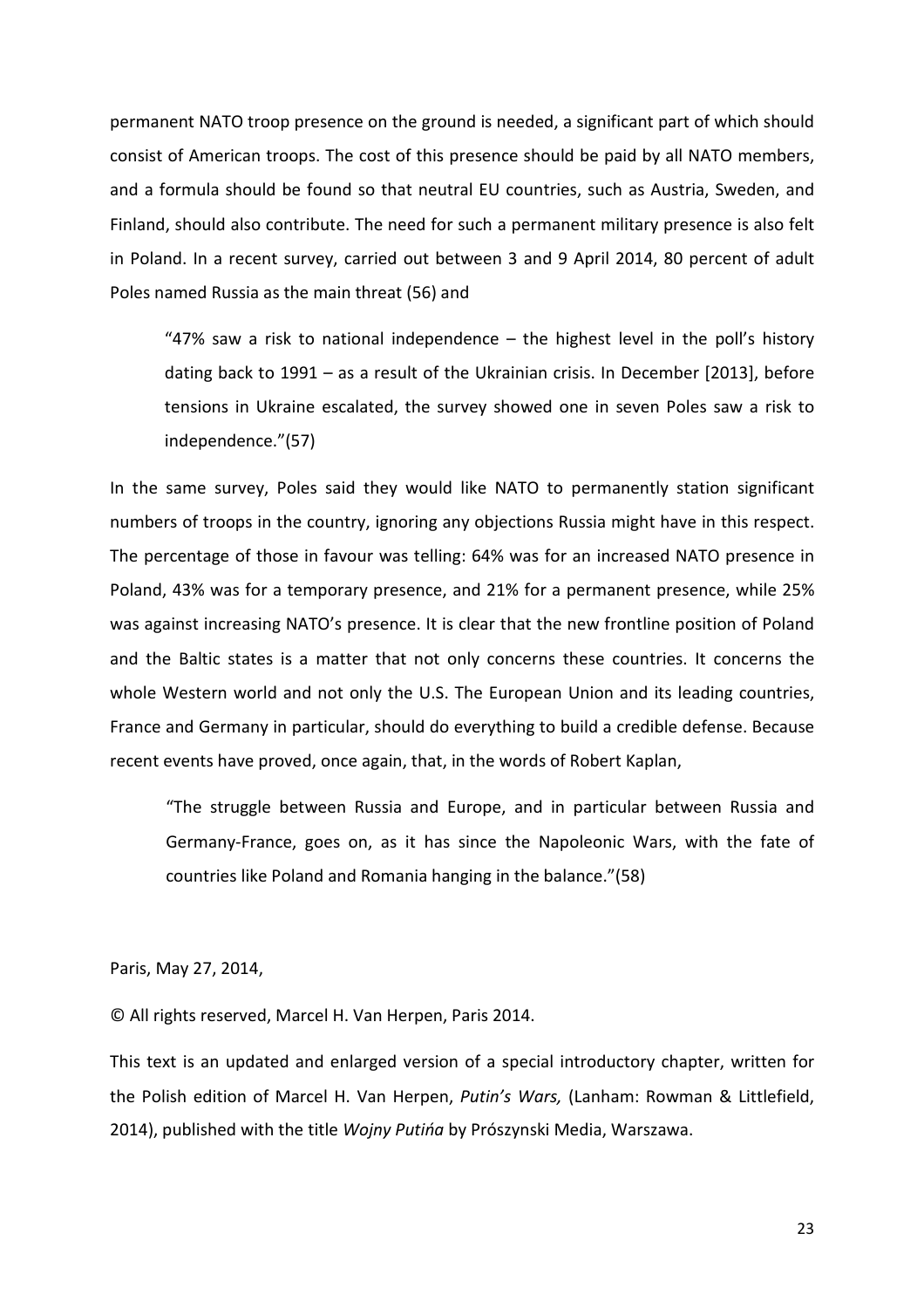#### NOTES

- 1) Quoted by Mitchell A. Orenstein, "Poland From Tragedy to Triumph," Foreign Affairs, Volume 93, No. 1, January/February 2014, p. 23.
- 2) Robert Cooper, "The new liberal imperialism," The Observer, April 7, 2002.
- 3) Ibid.
- 4) Robert Kagan, Of Paradise and Power America and Europe in the New World Order, (New York: Alfred A. Knopf, 2003), p. 3.
- 5) Ibid., p. 5.
- 6) Cf. "Financial and Economic Data Relating to NATO Defence," NATO, Communiqué PR/CP(2014)028, Brussels, February 24, 2014, p. 6. According to SIPRI "The rising trend in Russia's military expenditure, which started in 1999, accelerated sharply in 2012, with a real terms increase of 16 per cent. The draft budget for 2013-15 contains plans for a further rise in nominal terms of just over 40 per cent by 2015. The increases come as Russia implements the ambitious 2011-20 State Armaments Programme …" (SIPRI Yearbook 2013 – Armaments, Disarmament and International Security – Summary, (Stockholm: SIPRI, 2014), p. 7. http://www.sipri.org/yearbook/2013/files/SIPRIYB13Summary.pdf ).
- 7) Quoted in "NATO's Military Decline," The Wall Street Journal, March 25, 2014.
- 8) The diplomatic incident caused by Victoria Nuland, U.S. Assistant Secretary of State for European and Eurasian Affairs, who, in an intercepted telephone call with Geoffrey Pyatt, the American ambassador to Ukraine, said: "F\*ck the EU," is a sign of the justified (although not 'diplomatic') American exasperation with the EU's lack of geopolitical clout. (Cf. Al Kamen, "Victoria Nuland loves the EU, really, she does," The Washington Post, March 25, 2014).
- 9) Marcel H. Van Herpen, "Russia, Georgia, and the European Union The Creeping Finlandization of Europe," The Cicero Foundation, September 15, 2008. http://www.cicerofoundation.org/lectures/Marcel\_H\_Van\_Herpen\_Russia\_Georgia and the European Union.pdf
- 10)An example of this is a book by Stephen Cohen, titled Soviet Fates and Lost Alternatives – From Stalinism to the New Cold War, (New York: Columbia University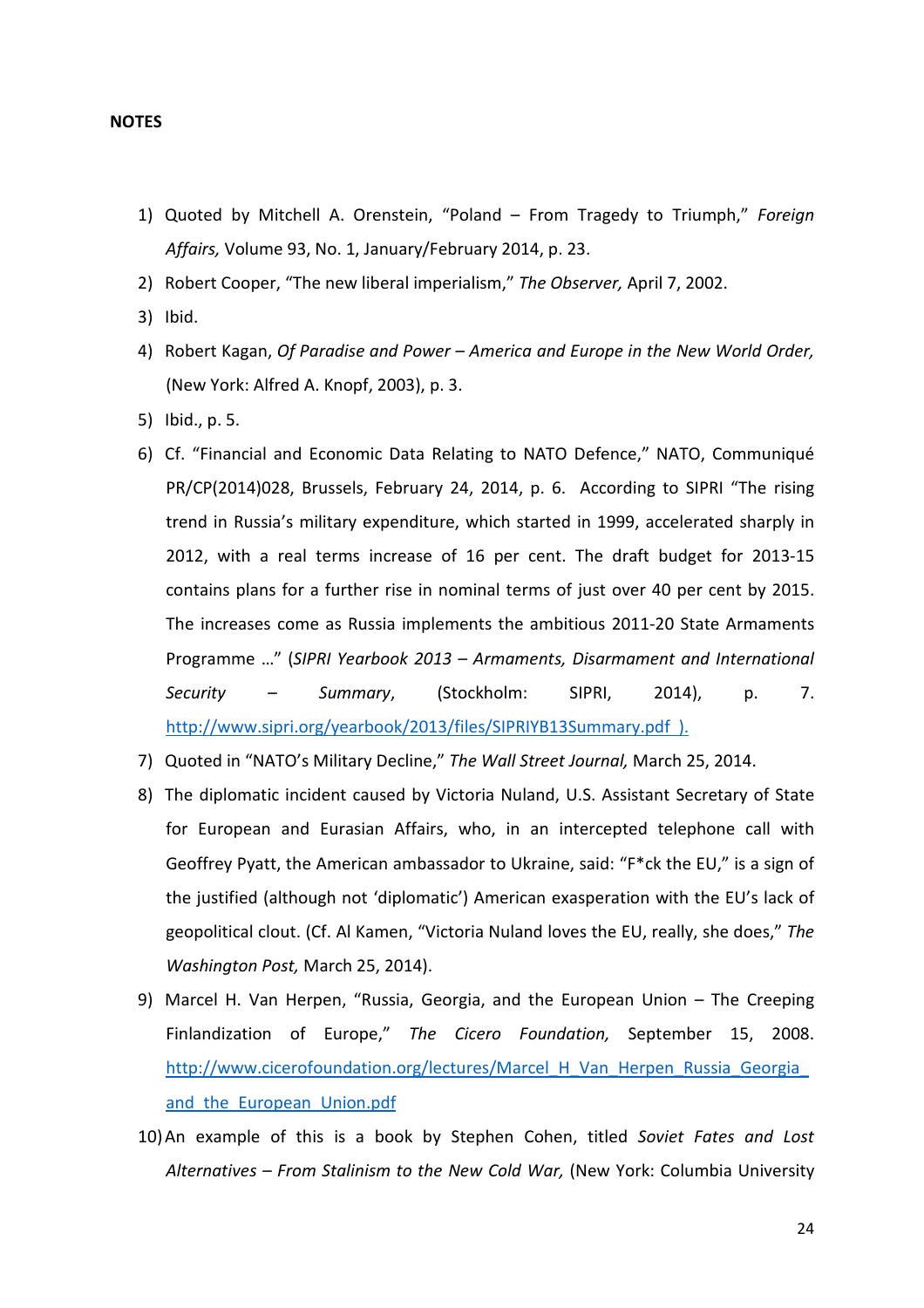Press, 2009), in which the author argues that the bombing of Serbia 'had humiliated the Kremlin' (p. 172), without saying one word about the genocide of the Kosovars. He also claims that "the new doctrine of 'sovereign democracy' was a direct response to the U.S. 'democracy-promotion' crusade," (p. 175) and that "the new cold war began in Washington." (p. 180). He further argued "that Russia has made so many advances to the West …. It is now America's turn to persuade Moscow of its good intentions, not the other way round."(Ibid.) "As I finish this book, in early 2009," wrote the author, "the best and possibly last hope is the new American president, Barack Obama."(p. 196). Obama, he continued, having emphasized "the need to 'reset U.S.-Russia relations' … would seem the ideal agent of a new thinking about Russia." (p. 197). Obama, in fact, followed the precepts recommended by Cohen to the letter, with the results we know today.

- 11)Quoted by Alain Frachon, "L'égo des Russes, les abdos de Poutine," Le Monde, April 18, 2014.
- 12) Isabelle Laserre, "Avis de gros temps sur le Mistral," Le Figaro, March 15, 2011.
- 13)Ibid.
- 14)Andrzej Wilk, "France and Germany are establishing a closer military co-operation with Russia," Eastweek, June 29, 2011.

15)Ibid.

- 16)Jakub Grygiel, "Europe: Strategic Drifter," The National Interest, No. 126, July/August 2013, p. 34.
- 17)After the annexation of the Crimea by Russia in March 2014 Germany took the decision to suspend the implementation of Rheinmetall's contract to construct a combat training center in Mulino. It was announced, however, that this decision was "temporary." (Cf. Anna Kwiatkowska-Drożdż and Konrad Popławski, "The German reaction to the Russian-Ukrainian conflict – shock and disbelief," OSW Commentary, April 3, 2014). The French government refused, so far, to cancel the sale of the "Mistral" helicopter carrier.
- 18)On the NATO MAPs George W. Bush wrote in his memoirs, "At the 2008 NATO summit in Bucharest, both Georgia and Ukraine applied for Membership Action Plans, MAPs, the final step before consideration for full membership. I was a strong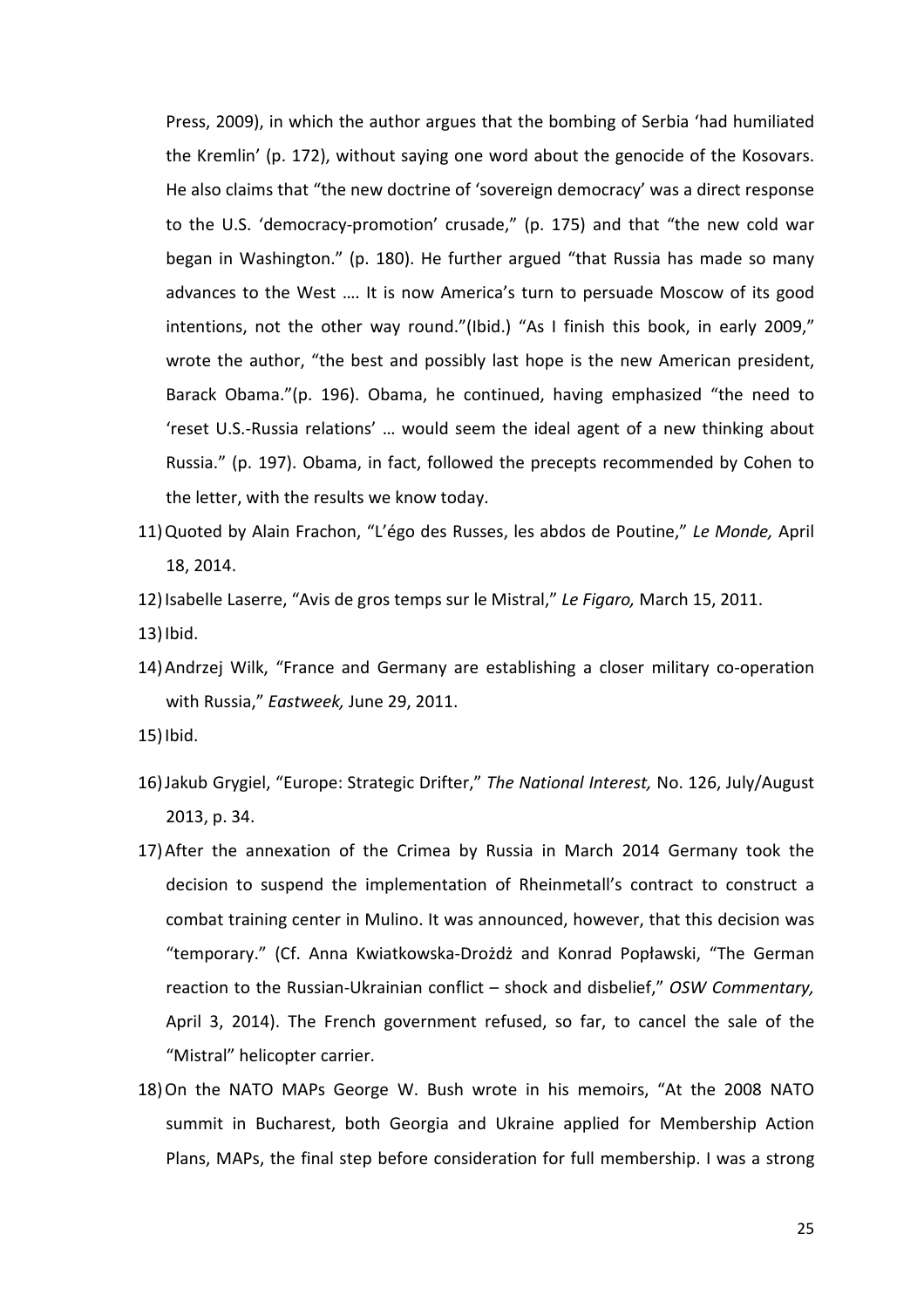supporter of their applications. But approval required unanimity, and both Angela Merkel and Nicolas Sarkozy, the new president of France, were skeptical. They knew Georgia and Ukraine had tense relationships with Moscow … I thought the threat from Russia strengthened the case for extending MAPs to Georgia and Ukraine. Russia would be less likely to engage in aggression if these countries were on a path into NATO."

George W. Bush, Decision Points, (New York: Crown Publishers, 2011), pp. 430-31.

- 19) Simon Tisdall, "To Vladimir Putin, David Cameron is a useful idiot," The Guardian, September 12, 2011. Tisdall wrote: "If the European Union as a whole took a stronger, unified stand on championing issues of democratic principle in Russia, perhaps the Kremlin might take notice … But the trend is in the other direction, favouring the German and French collaborationist approach. Until now, Britain was more or less alone in making a stand against Putinism. Today Cameron shuffled into line."
- 20) http://www.nieuws.nl/entertainment/20140210/Willem-Alexander-aan-het-biermet-president-Poetin
- 21)Barack Obama was one of the first persons to receive the Nobel Peace Prize not so much for the results of his actions, as for the *expectations* one had of these. In the same vein, the German philosopher Peter Sloterdijk wrote in his diary on November 5, 2008 - one day after Obama's election: "The American election let us, indeed, hope for something greater, because this man, above whom the stars twinkle, brings something with him what could make him a historical figure. He seems to be predestined … to become … a figure of modern history, close to Roosevelt, Churchill, or De Gaulle." (Peter Sloterdijk, Zeilen und Tage – Notizen 2008-2011, (Berlin: Suhrkamp, 2014), p. 96). It is time to analyze the psycho-social roots of this strange 'Obamamania'.
- 22) Cf. Barack Obama, "Inaugural Address," January 20, 2009. In James Daley (ed.), Great Inaugural Addresses, (Mineola, N.Y.: Dover Publications Inc., 2010), pp. 142-147.
- 23)Cf. "Inaugural Address by President Barack Obama," January 21, 2013, The White House, Office of the Press Secretary.
- 24)Martin S. Indyk, Kenneth G. Lieberthal, and Michael E. O'Hanlon, "Scoring Obama's Foreign Policy," Foreign Affairs, Volume 91, No. 3, May/June 2012, p. 31.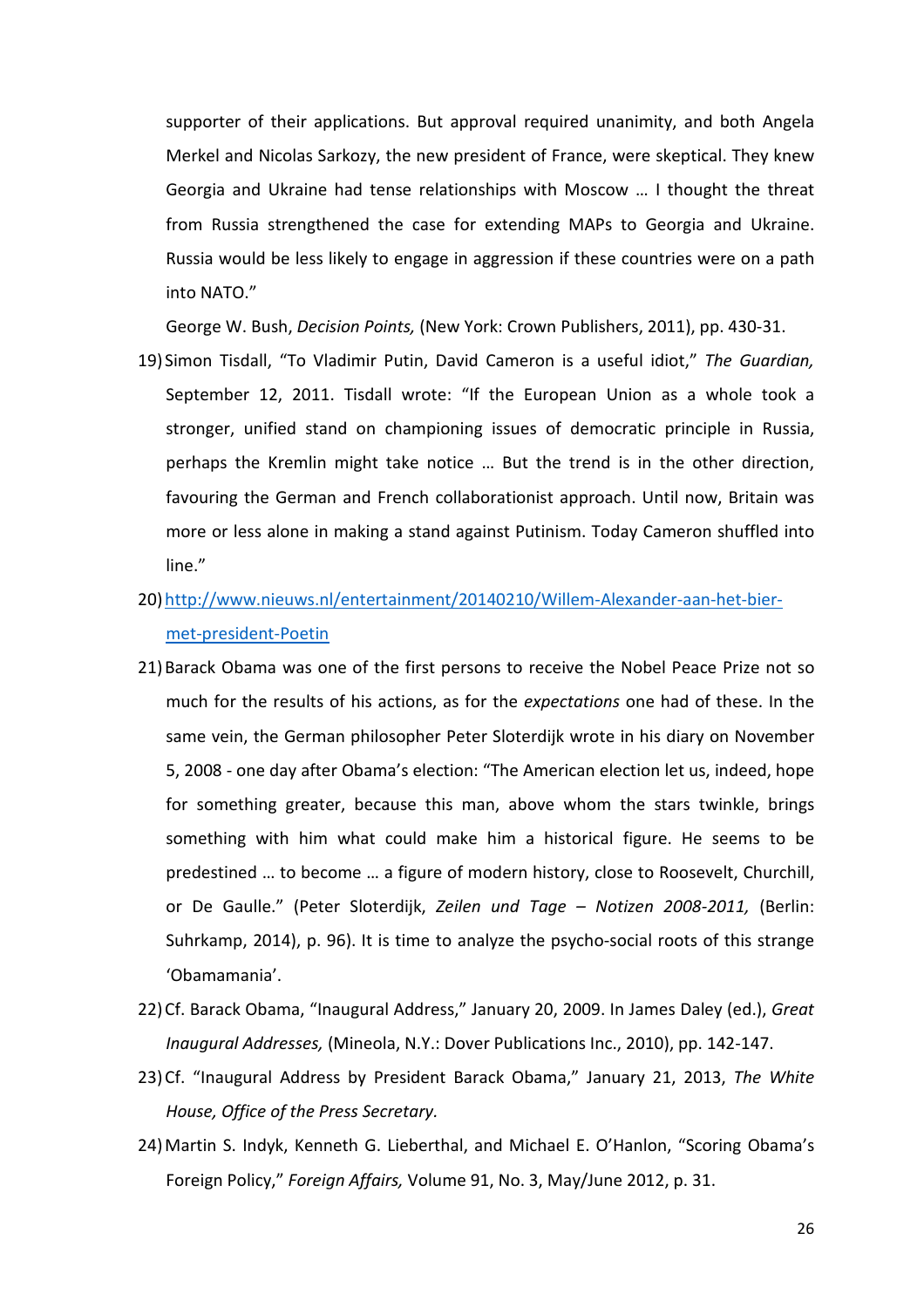25)Michael Hirsh, "The Clinton Legacy – How Will History Judge the Soft-Power Secretary of State?" Foreign Affairs, Volume 92, No. 3, May/June 2013, p. 90.

26)Ibid., p. 88.

- 27)Cf. "Button gaffe embarrasses Clinton", BBC News, March 7, 2009. According to the article "Russian media have been poking fun at the US secretary of state over a translation error on a gift she presented to her Russian counterpart." The word the Americans chose, 'peregruzka', meant 'overloaded' rather than 'reset'. The BBC called it "an awkward start."
- 28)Cf. Peter Baker, "Mending Fences, Biden Assures Poland That U.S. Is Watching Over It," The New York Times, October 21, 2009.
- 29)David Nakamura and Debbi Wilgoren, "Caught on open mike, Obama tells Medvedev he needs 'space' on missile defense," The Washington Post, March 26, 2012.

30)Ibid.

- 31)Prof. Dr. hab. Jadwiga Kiwerska, "Obama, Medvedev, and the Ballistic Missile Defense – A Polish View," Cicero Foundation Great Debate Paper, No. 12/02, May 2012, p. 6.
- 32)According to the U.S. Defense Science Board, however, this fourth phase was cancelled for technical reasons, because the planned mission to intercept targets prior to the deployment of multiple warheads would require "Herculean effort and is not realistically achievable …" (Quoted in "The European Phased Adaptive Approach at a Glance," Arms Control Association, May 2013).
- 33)John McCain, "Leading from the Front," Foreign Policy, August 28, 2012.
- 34) Richard N. Haass, "The Irony of American Strategy Putting the Middle East in Proper Perspective," Foreign Affairs, Volume 92, No. 3, May/June 2013, p. 64.
- 35)Ibid.
- 36) Stephen G. Brooks, G. John Ikenberry, and William C. Wohlforth, "Lean Forward In Defense of American Engagement," Foreign Affairs, Volume 92, No. 1, January/February 2013, p. 139. (My emphasis, MHVH).
- 37)In the new defense strategic guidance, announced by President Obama on January 5, 2012, one can read: "Most European countries are now producers of security rather than consumers of it. Combined with the drawdown in Iraq and Afghanistan, this has created a strategic opportunity to rebalance the U.S. military investment in Europe,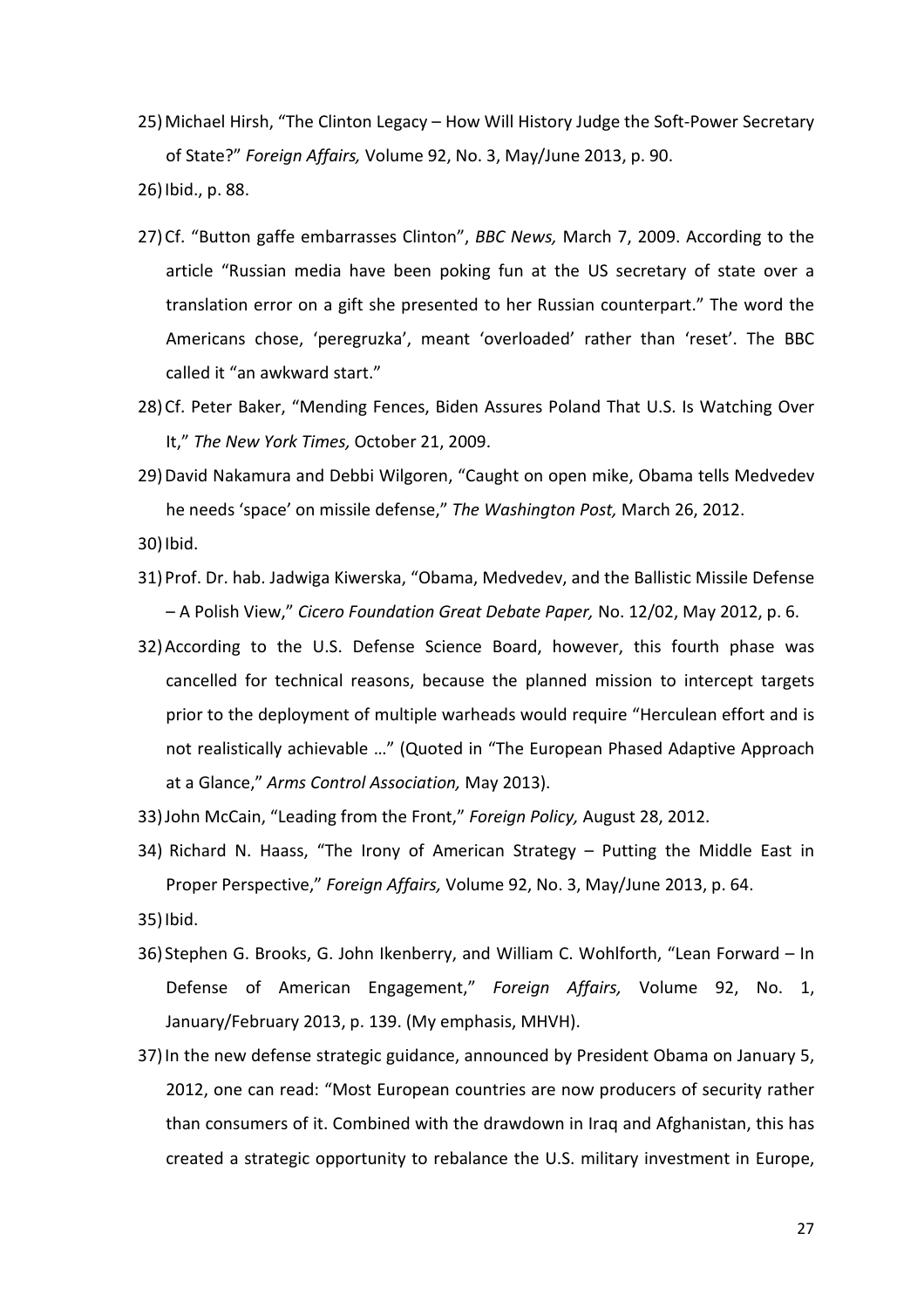moving from a focus on current conflicts toward a focus on future capabilities. In keeping with this evolving strategic landscape, our posture in Europe must also evolve." (Department of Defense, Sustaining U.S. Global Leadership: Priorities for the  $21<sup>st</sup>$  Century Defense, Washington, January 2012, p. 3). (Emphasis in original). In a report of the Congressional Research Service the 'pivot' is openly criticized, because of the fact that "an increased U.S. military emphasis on the Asia-Pacific region might result in the reduction in U.S. military presence or capacity in other parts of the world, which in turn could increase risks for the United States in those other regions." (Mark E. Manyin, Coordinator, et alii, "Pivot to the Pacific? The Obama Administration's "Rebalancing" Toward Asia," Washington, Congressional Research Service, March 28, 2012, p. 9). The authors added that "this approach [the 'pivot'] also carries the potential costs and risks. For example, the high profile that Obama Administration officials have given to the initiative could lead leaders in other regions to believe, rightly or wrongly, that the United States is disengaging, thereby eroding U.S. global influence." (ibid.)

- 38)Cf. Helene Cooper and Steven Erlanger, "Military Cuts Render NATO Less Formidable as Deterrent to Russia," The New York Times, March 26, 2014.
- 39) "An underperforming president," Column by Lexington, The Economist, August 6, 2011.
- 40)Henry A. Kissinger, "Russian and American Interests after the Cold War," in Stephen Sestanovich (ed.), Rethinking Russia's National Interest, (Washington, D.C.: Center for Strategic and International Studies, 1994), p. 9.
- 41)Cf. Andre de Nesnera, "Are US and Russia in New Cold War?" Voice of America, April 16, 2014.
- 42)On the attraction of Putinism for European extreme right parties, see my article "Putinism's Authoritarian Allure," Project Syndicate, March 15, 2013. http://www.project-syndicate.org/commentary/putinism-as-a-model-for-westerneurope-s-extreme-right-by-marcel-h--van-herpen In my book Putinism – The Slow Rise of a Radical Right Regime in Russia, (Houndmills: Palgrave Macmillan, 2013), in which I analyzed Putin's ideology in more detail, I came to the conclusion that Putinism contains elements from modern Berlusconian populism, nineteenth century Bonapartism, and Italian Fascism. I have also indicated that Putinism is a dynamic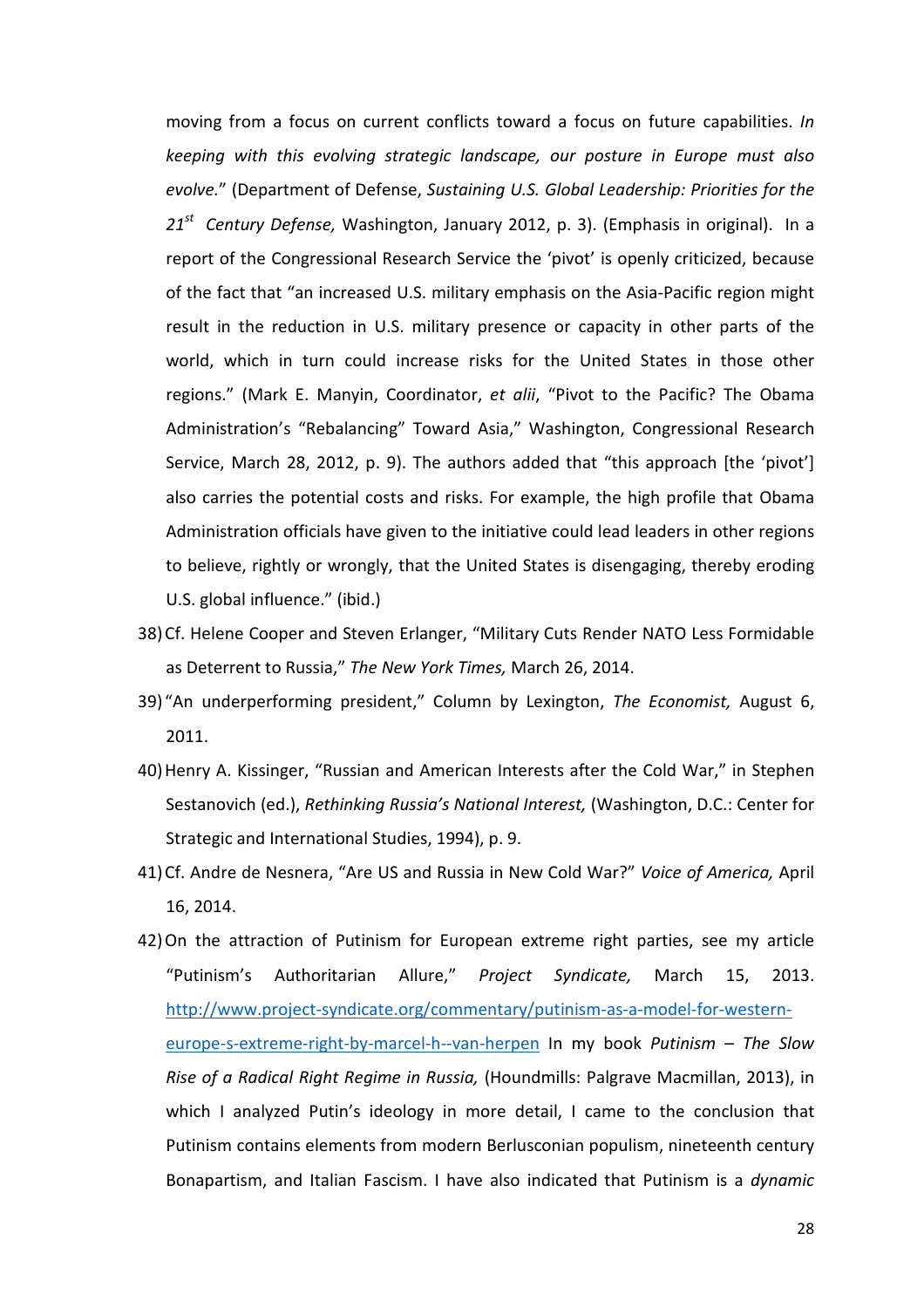system that – like Mussolini's – is characterized by a further radicalization over time. (In June 2014 a Polish translation of this book was published by Grupa Wydawnicza Harmonia in Gdańsk with the title Putinizm).

- 43) Francis Fukuyama, "The Ambiguity of 'National Interest'," in Stephen Sestanovich (ed.), Rethinking Russia's National Interest, op. cit., pp. 12-13.
- 44) Zbigniew Brzezinski, The Grand Chessboard American Primacy and Its Geostrategic Imperatives, (New York: BasicBooks, 1997), p. 46.
- 45) Michael Mandelbaum, The Dawn of Peace in Europe, (New York: The Twentieth Century Fund Press, 1996), p. 138.
- 46)Ibid., p. 137.
- 47) Mark Landler, "In Poland, Biden Promises Allies Protection," The New York Times, March 18, 2014.
- 48)Catherine Dale and Pat Towell, "In Brief: Assessing the January 2012 Defense Strategic Guidance (DSG)," Washington, D.C., Congressional Research Service, August 13, 2013, p. 6.
- 49)Herfried Münkler, Empires The Logic of World Domination from Ancient Rome to the United States, (Cambridge: Polity Press, 2007), pp. 30-31.
- 50) Cf. Mark Landler, "In Poland, Biden Promises Allies Protection," The New York Times, March 18, 2014.
- 51)John J. Mearsheimer, The Tragedy of Great Power Politics, (New York: W.W. Norton & Company, 2001), p. 531.
- 52)Ibid., p. 391.
- 53)Ibid., p. 392.
- 54) Herfried Münkler, Empires The Logic of World Domination from Ancient Rome to the United States, op. cit., p. 14.
- 55)Michèle Flournoy and Janine Davidson, "Obama's new Global Posture The Logic of U.S. Foreign Deployments," Foreign Affairs, Volume No. 91, No. 4, July/August 2012, p. 56.
- 56)Marcin Goettig and Ruth Pitchford, "Poles most worried about their independence in at least 23 years: poll," Reuters, April 18, 2014.

57) Ibid.